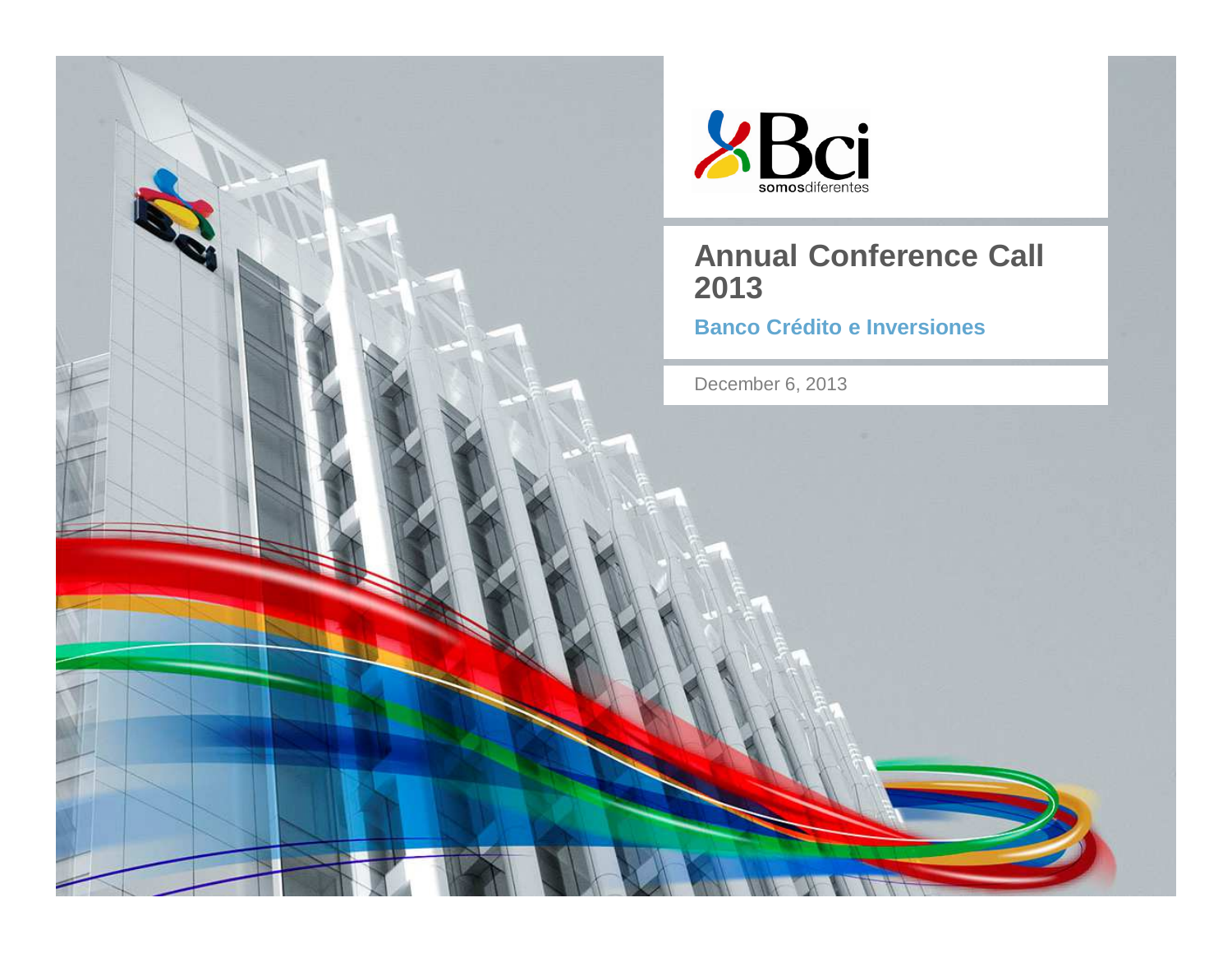### Main awards and recognitions 2013





**1st place in Chile** – Banking group (Second year)



**1st place** Corporate Transparency(Second year)



**1st place in Chile** – Private Banking (Second year)



#### **1st place**

 Most Responsible Company and Best Corporative Governance(Third consecutive year)



**1st place in Chile** – Asset Management



**Most Innovative Bank**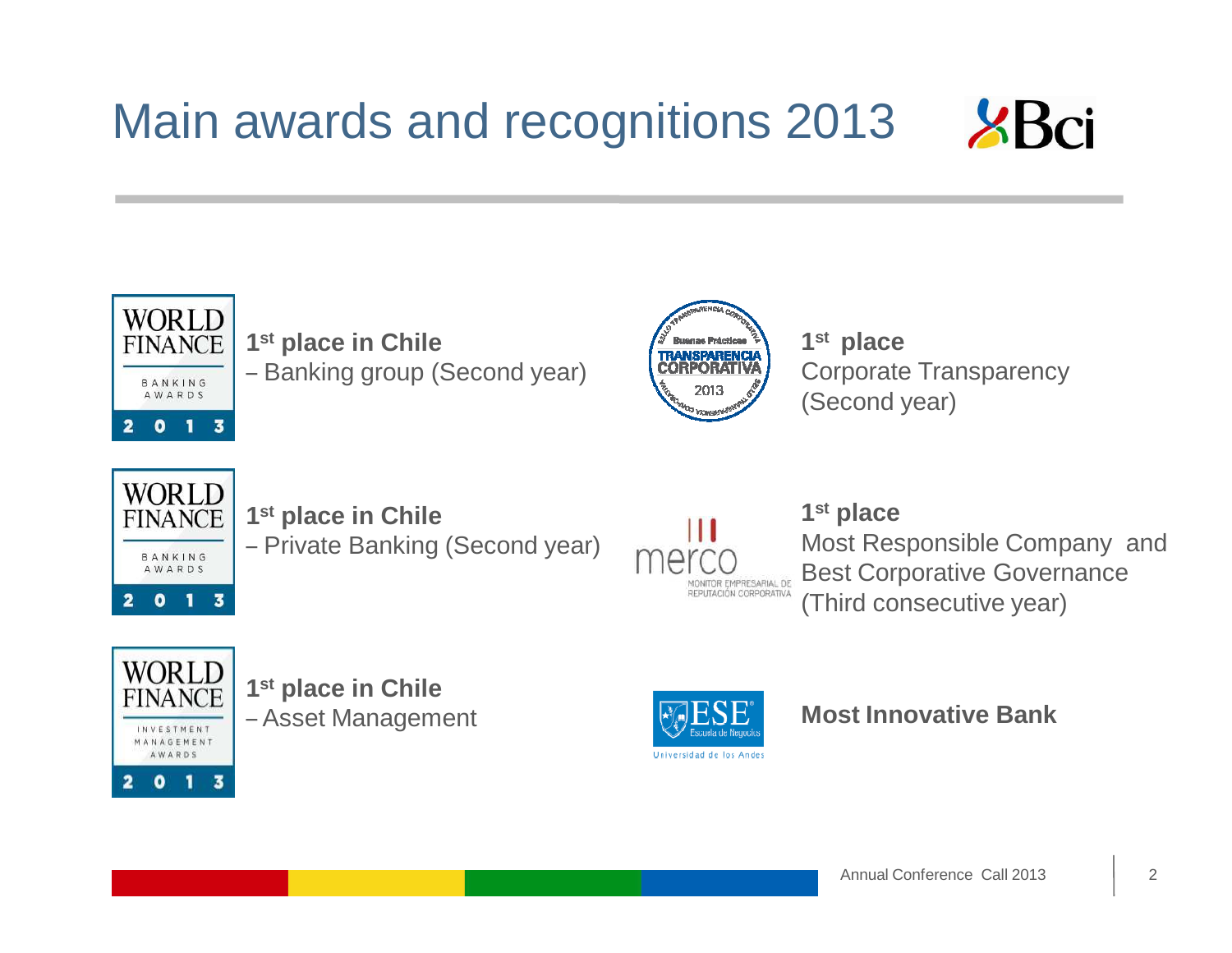# Leadership in customer experience



|                                               |                                                        | 2011           | 2012           |
|-----------------------------------------------|--------------------------------------------------------|----------------|----------------|
| Retail*                                       | <b>Customer satisfaction (Snex)</b>                    | 2 <sup>°</sup> | 1 <sup>0</sup> |
|                                               | <b>Customer recommendation (NPS)</b>                   | N/A            | 1 <sup>0</sup> |
|                                               | <b>Commercial*</b> Customer satisfaction (Snex)        | $2^{\circ}$    | 1 <sup>0</sup> |
|                                               | <b>Customer recommendation (NPS)</b>                   | 10             | 1 <sup>0</sup> |
| Corporate*                                    | <b>Customer satisfaction (Snex)</b>                    | $2^{\circ}$    | 10             |
|                                               | <b>Customer recommendation (NPS)</b>                   | N/A            | 1 <sup>0</sup> |
| <b>Brand</b><br><b>Awareness</b><br>(Adimark) | <b>Brand Awareness</b>                                 | $2^{\circ}$    | $2^{\circ}$    |
|                                               | Gap between 1 <sup>st</sup> and 2 <sup>nd</sup> place: | 10pp           | 4pp            |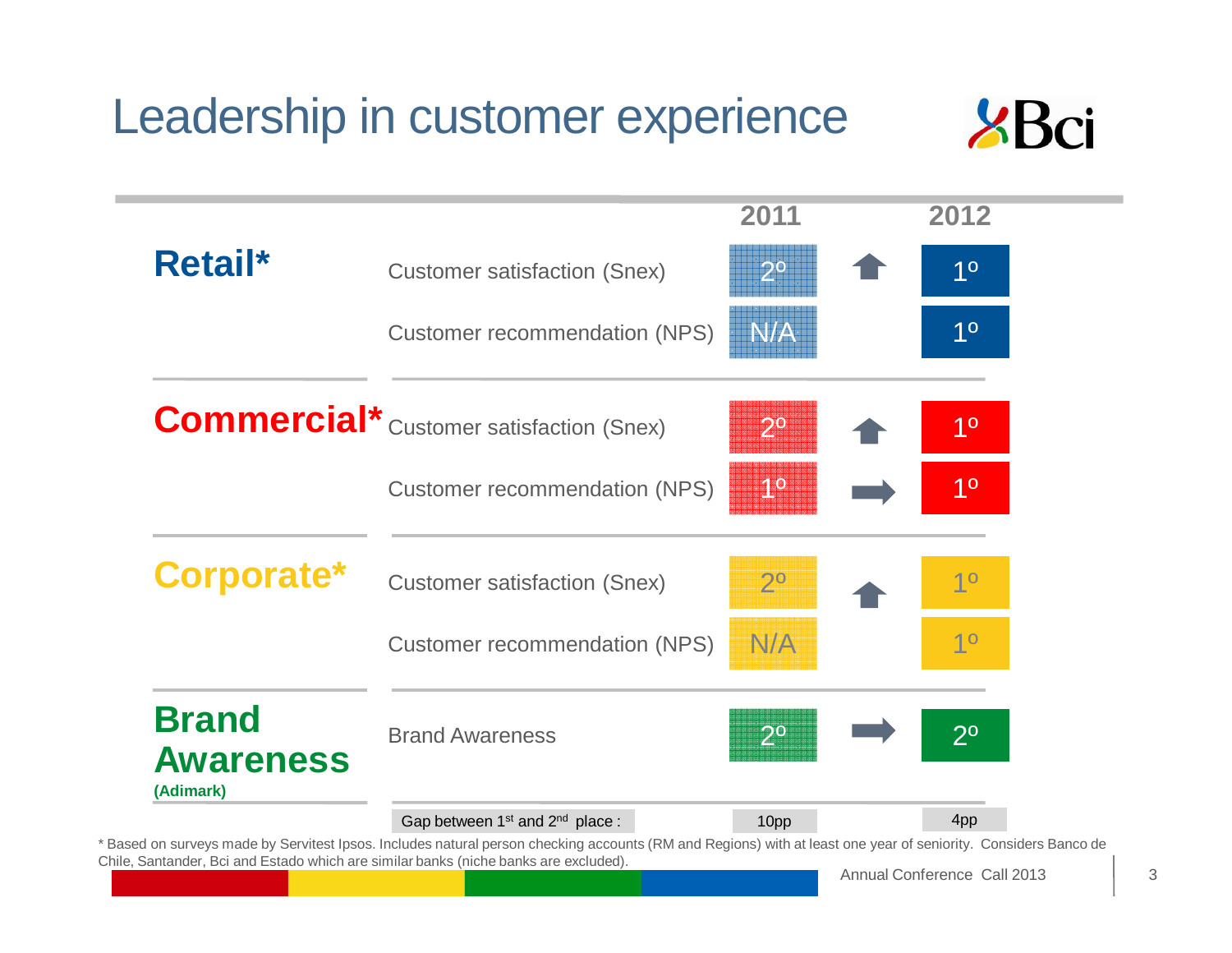# 3<sup>rd</sup> largest privately owned bank<br>in Chile



Total Loans\* Market Share\*\*13.03%19.30%19.21%13.91%65.44%**BCI** Banco de Chile ■ Santander ■Banco Estado Shareholder's Equity Market ShareOthers. 43.09%12.21%17.92%18.04%8.74%56.91%**BCI** Banco de Chile ■ Santander ■ Banco Estado **Others** 34.35%



Source: SBIF – Figures as of September 2013. \*It doesn`t consider interbank loans

\*\*Excludes Corpbanca's acquisition in Colombia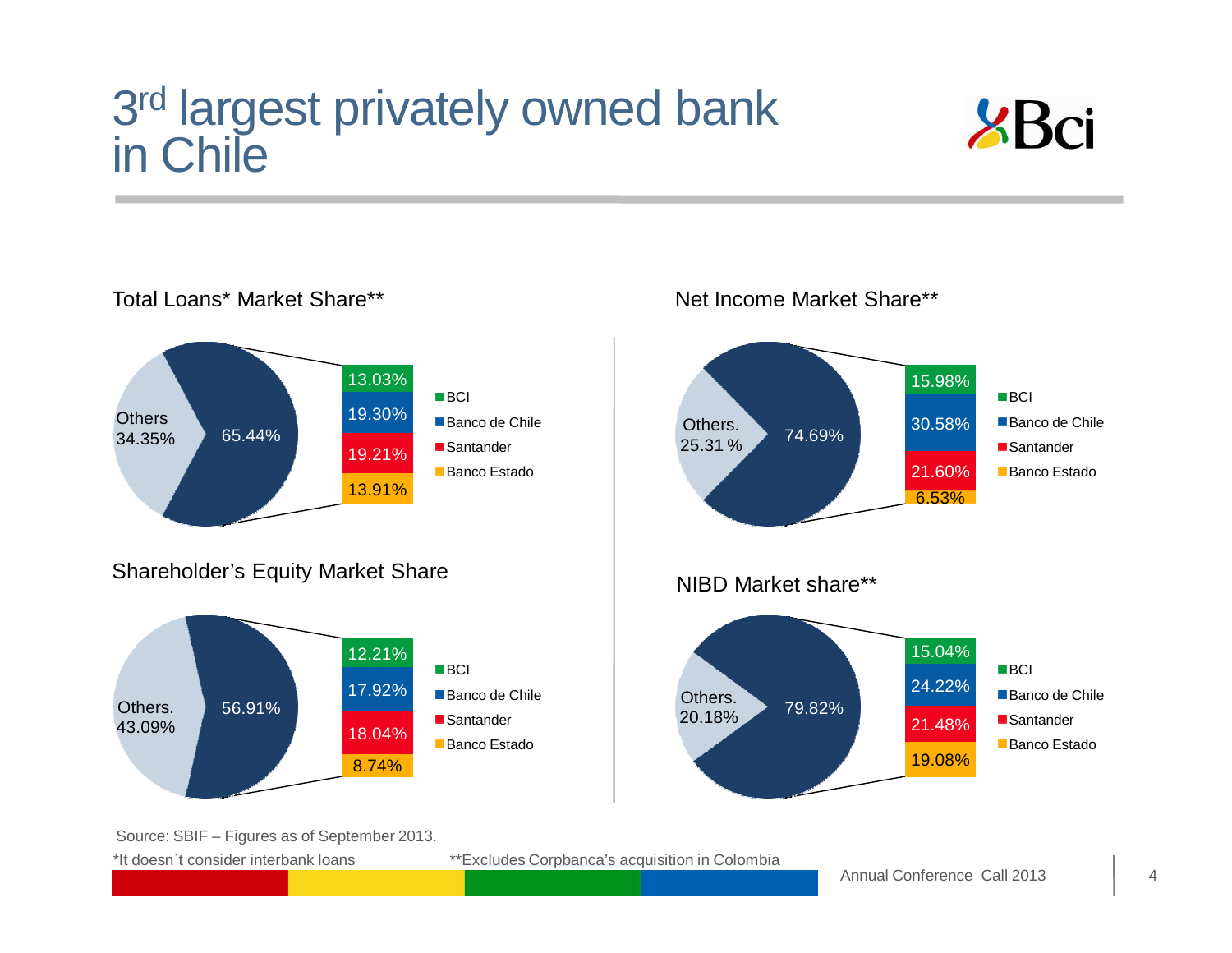### Financial results



|                                             | 3Q'12      | 4Q'12      | 1Q'13      | <b>2Q'13</b> | 3Q'13      | $\%$ $\triangle$ LTM |
|---------------------------------------------|------------|------------|------------|--------------|------------|----------------------|
| <b>Operating Revenues</b>                   | 209,728    | 253,009    | 226,088    | 235,027      | 268,241    | 12.6%                |
| <b>Provision Expenses</b>                   | (44, 102)  | (26, 492)  | (55, 673)  | (53,902)     | (57, 701)  | 13.6%                |
| <b>Operating Expenses</b>                   | (101, 710) | (119, 741) | (106, 509) | (109, 177)   | (111, 313) | 11.7%                |
| <b>Income Before Taxes</b>                  | 65,677     | 107,807    | 66,063     | 74,788       | 100,216    | 12.8%                |
| <b>Net Income</b>                           | 49,820     | 93,033     | 54,046     | 61,628       | 83,353     | 16.3%                |
| Ch\$ Thousand Million<br><b>Total Loans</b> | 12,333     | 13,047     | 13,218     | 13,566       | 13,782     | 11.8%                |
| <b>Total Assets</b>                         | 17,384     | 17,996     | 18,045     | 18,481       | 19,256     | 10.8%                |
| <b>Total Deposits</b>                       | 10,172     | 10,841     | 10,745     | 11,007       | 11,380     | 11.9%                |
| <b>Equity</b>                               | 1,347      | 1,420      | 1,453      | 1,474        | 1,516      | 12.6%                |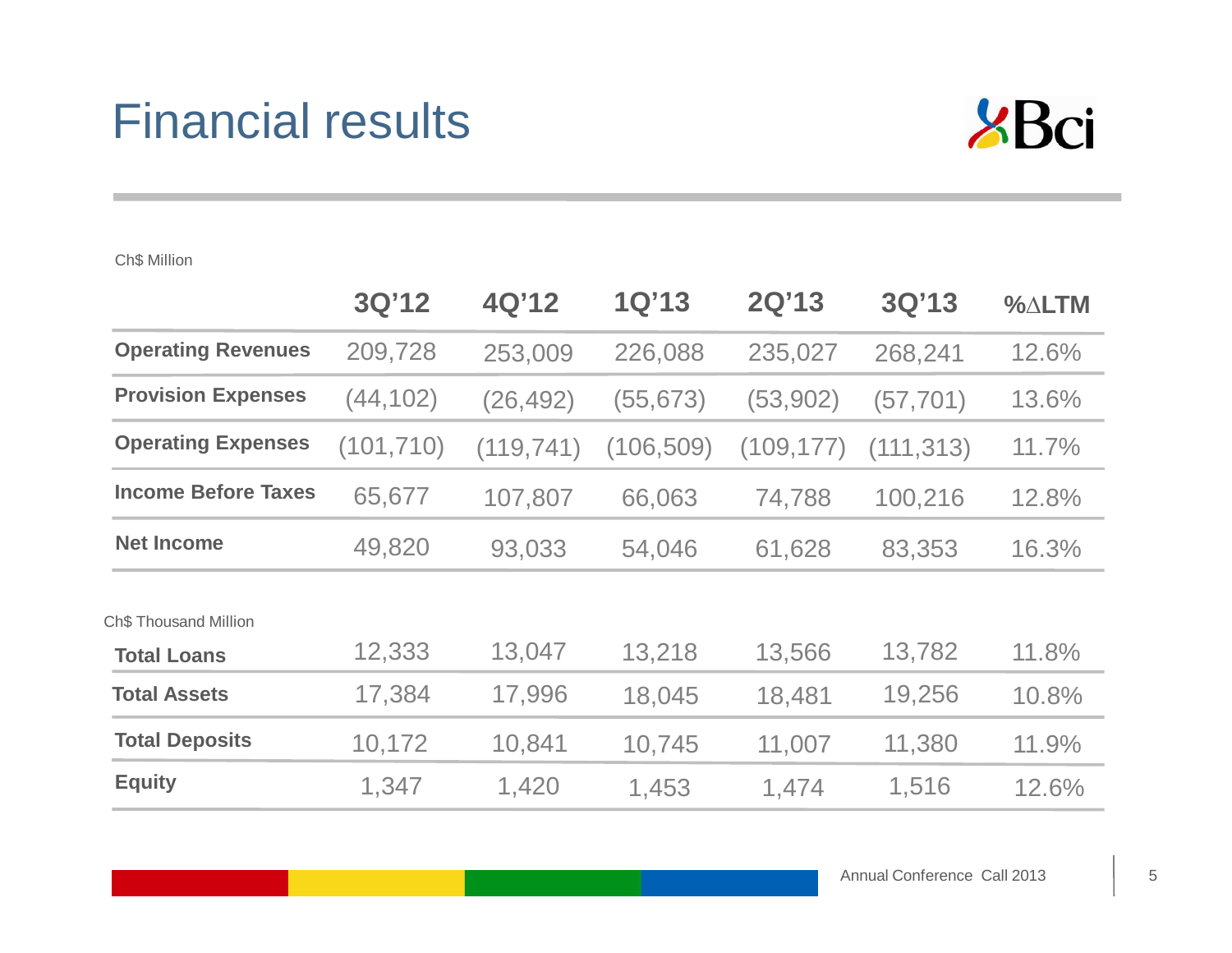### Financial results



|                            | 3Q'12      | 4Q'12      | 1Q'13      | 2Q'13      | 3Q'13      | $\%$ $\triangle$ LTM |
|----------------------------|------------|------------|------------|------------|------------|----------------------|
| <b>Operating Revenues</b>  | 209,728    | 253,009    | 226,088    | 235,027    | 268,241    | 12.6%                |
| <b>Provision Expenses</b>  | (44, 102)  | (26, 492)  | (55, 673)  | (53,902)   | (57, 701)  | 13.6%                |
| <b>Operating Expenses</b>  | (101, 710) | (119, 741) | (106, 509) | (109, 177) | (111, 313) | 11.7%                |
| <b>Income Before Taxes</b> | 65,677     | 107,807    | 66,063     | 74,788     | 100,216    | 12.8%                |
| <b>Net Income</b>          | 49,820     | 93,033     | 54,046     | 61,628     | 83,353     | 16.3%                |
| Ch\$ Thousand Million      |            |            |            |            |            |                      |
| <b>Total Loans</b>         | 12,333     | 13,047     | 13,218     | 13,566     | 13,782     | 11.8%                |
| <b>Total Assets</b>        | 17,384     | 17,996     | 18,045     | 18,481     | 19,256     | 10.8%                |
| <b>Total Deposits</b>      | 10,172     | 10,841     | 10,745     | 11,007     | 11,380     | 11.9%                |
| <b>Equity</b>              | 1,347      | 1,420      | 1,453      | 1,474      | 1,516      | 12.6%                |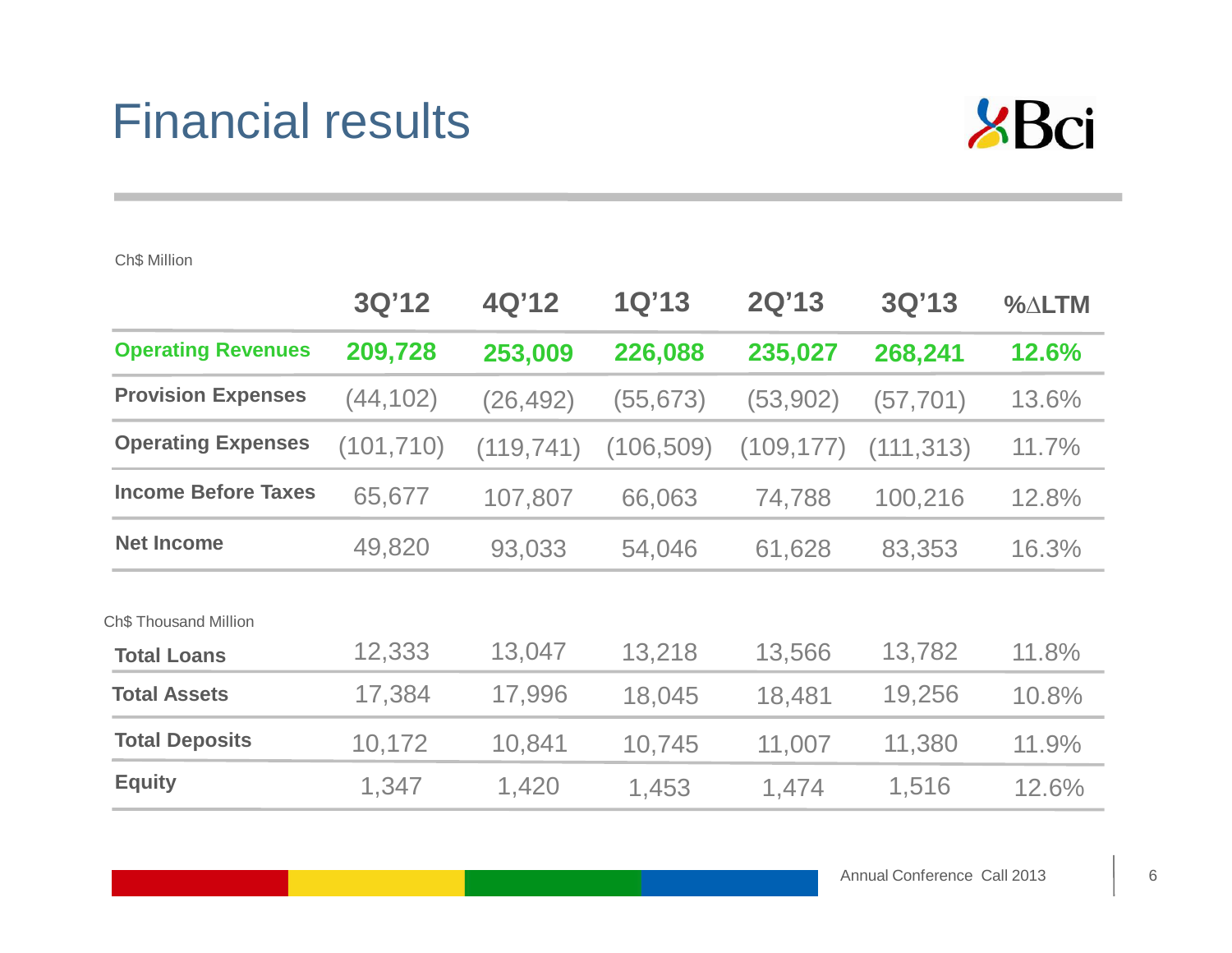# Net interest income & Fees





Fees (%)(LTM Net Fees / (LTM Fees + LTM Net Interest Margin)

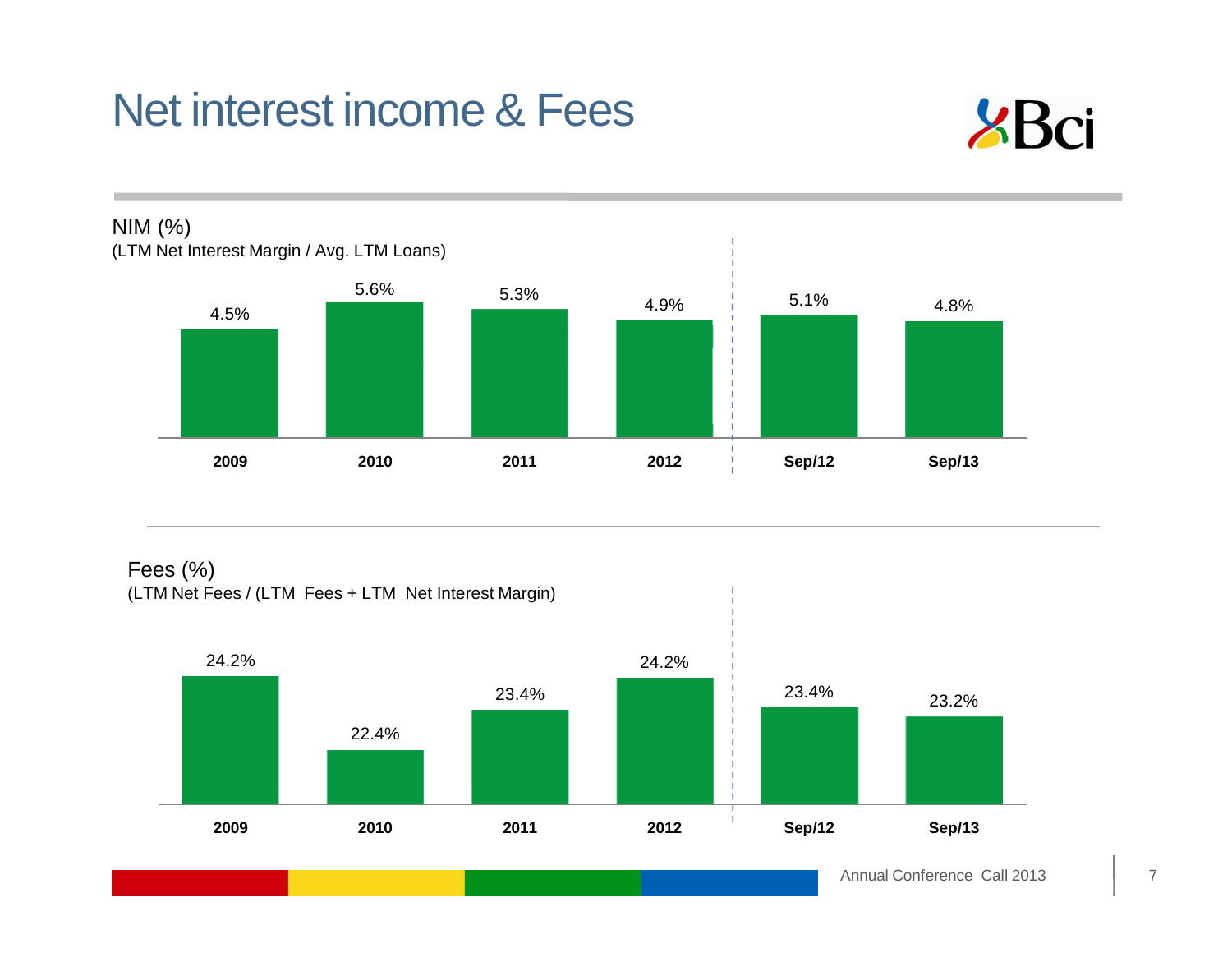### Loan Portfolio





#### Loan Portfolio Mix as of Sep 2012

\* It doesn`t consider interbank loans



\*\*Excludes Corpbanca's acquisition in Colombia



Loan Portfolio Mix as of Sep 2013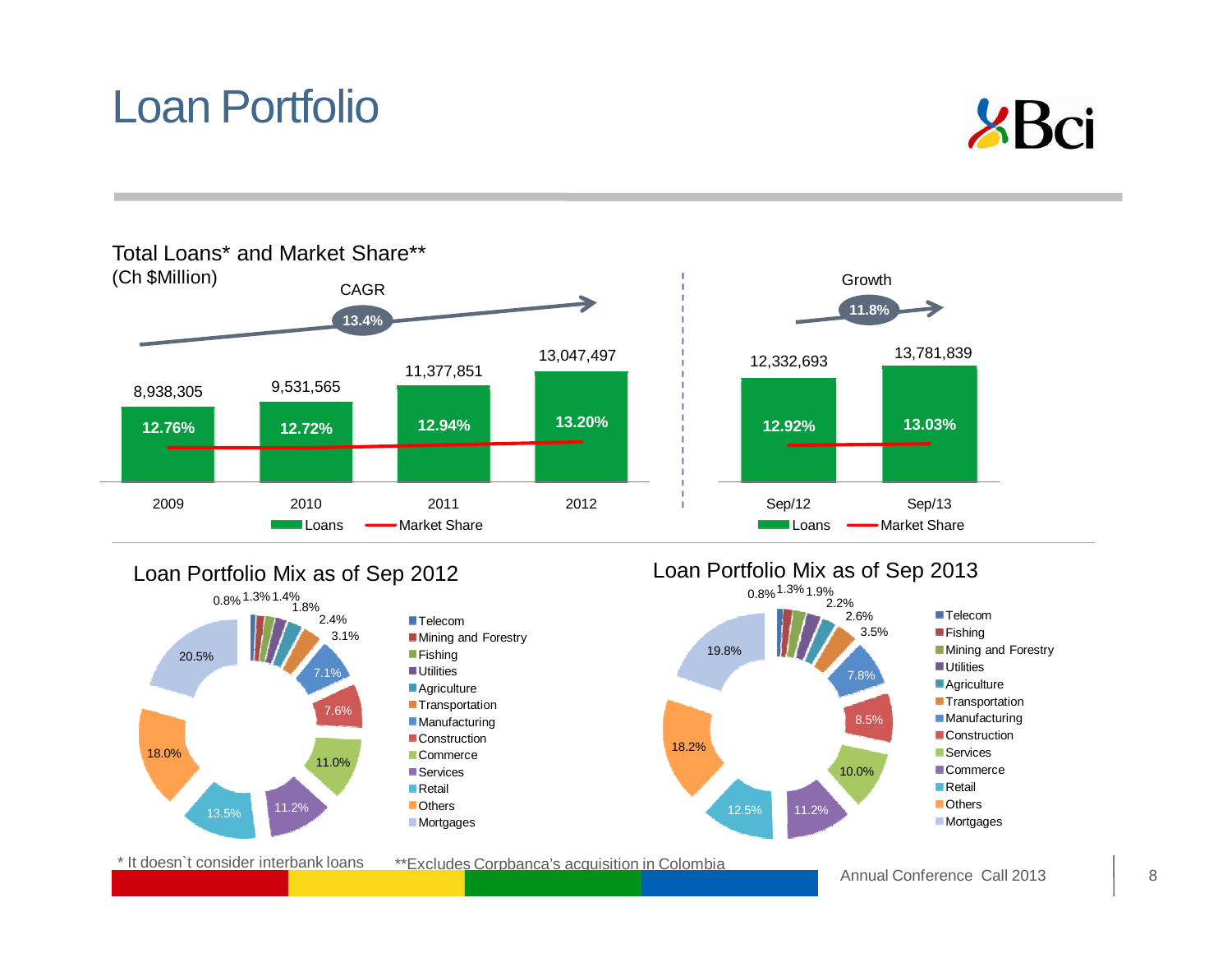# Funding Sources



Non Interest Bearing Deposits + Time Deposits



Funding Mix as of Sep 2012



**Non Interest**  Bearing Deposits**Time deposits** ■Interbank borrowings

Other Liabilities

Funding Mix as of Sep 2013



Annual Conference Call 2013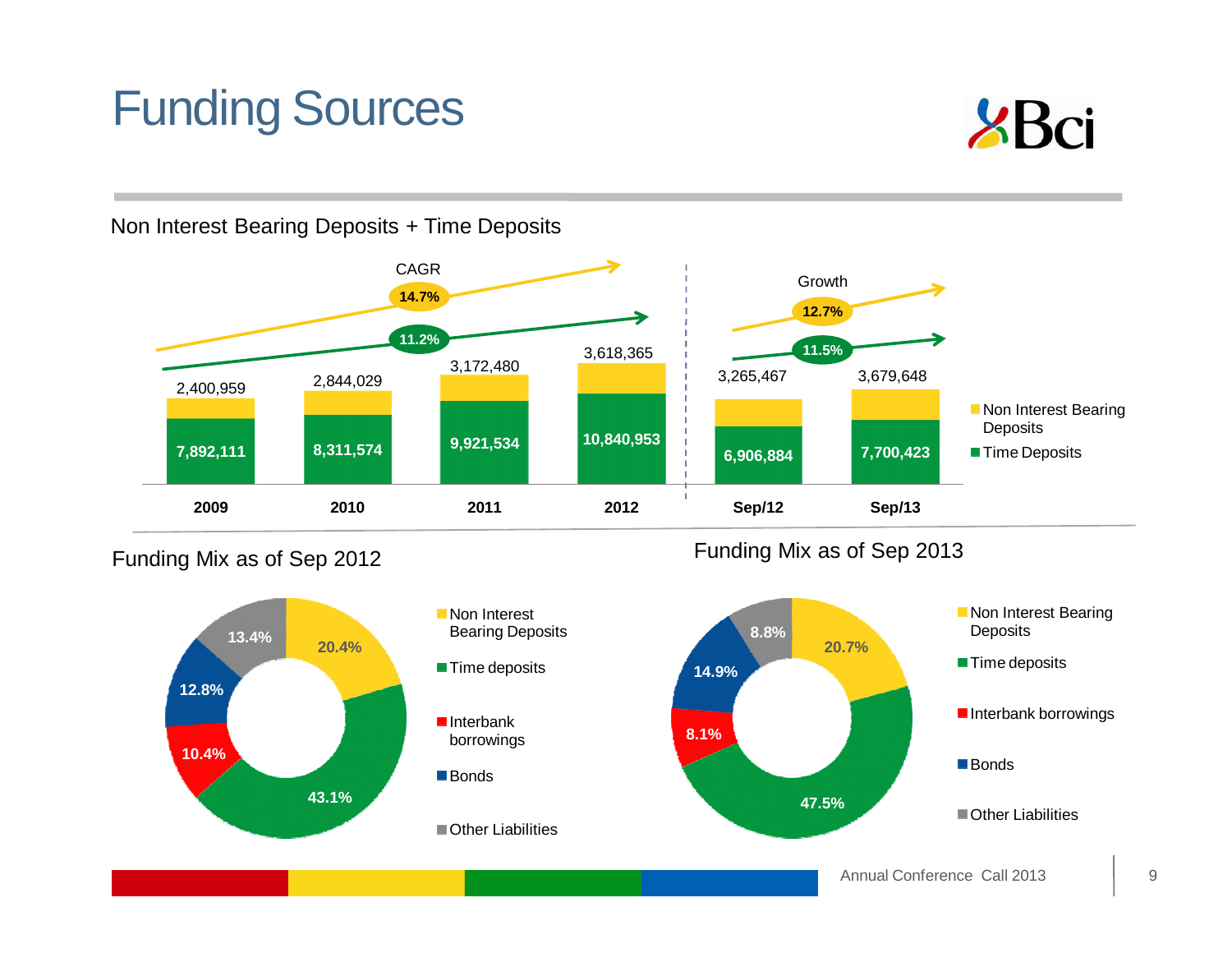# International funding diversification



|      |                                       | International funding of the last years |                    |           |                                                                |
|------|---------------------------------------|-----------------------------------------|--------------------|-----------|----------------------------------------------------------------|
|      | <b>Amount Issued</b><br>US\$ millions | Type of instrument Country/Region       |                    | Term      | Comments                                                       |
|      | 325                                   | <b>Syndicated Loan</b>                  | <b>Asia</b>        | 2 years   | 1 <sup>st</sup> Latin American bank to<br>issue bonds in the   |
| 2011 | 172                                   | <b>Bond</b>                             | <b>Mexico</b>      | 3 years   | Mexican market.                                                |
|      |                                       |                                         |                    |           |                                                                |
|      | 76                                    | <b>Bond</b>                             | <b>Mexico</b>      | 18 months | It received the highest                                        |
| 2012 | 76                                    | <b>Commercial</b><br><b>Papers</b>      | <b>USA</b>         | 1 year    | ratings from Standard &<br>Poor's (A1) and Moody's<br>$(P1)$ . |
|      | 600                                   | 144 A bond                              | <b>USA</b>         | 5 years   | Overdemand of more<br>than US\$ 3,000 millions.                |
|      | 115                                   | <b>Syndicated Loan</b>                  | <b>Asia</b>        | 2 years   | Spread of only 245 points                                      |
|      |                                       |                                         |                    |           |                                                                |
| 2013 | 500                                   | 144 A bond                              | <b>USA</b>         | 10 years  | Overdemand of US\$<br>1,800 millions . Spread of               |
|      | 210                                   | <b>Bond</b>                             | <b>Switzerland</b> | 3 years   | 212.5 points                                                   |
|      |                                       |                                         |                    |           | Annual Conference Call 2013                                    |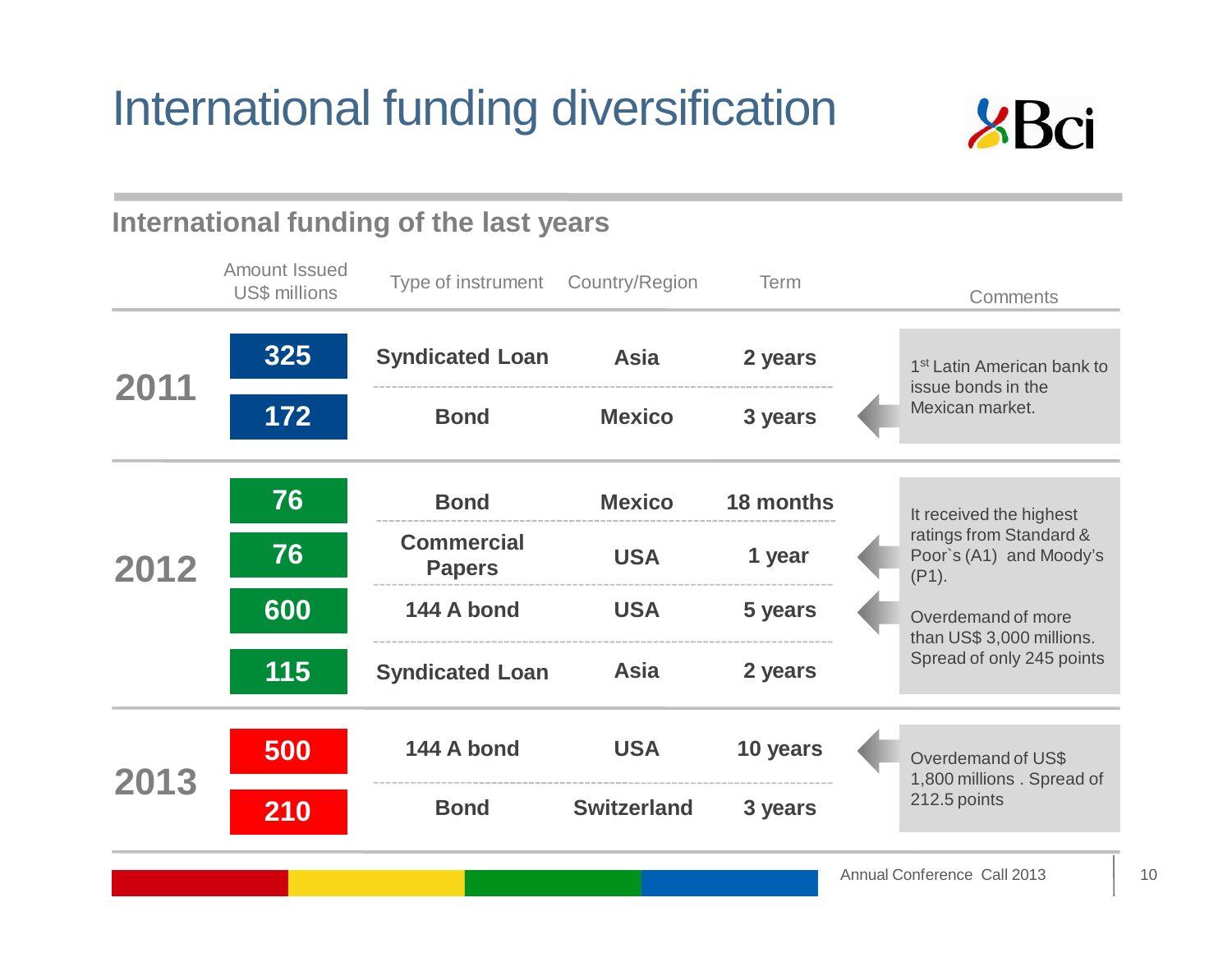### Financial results



|                            | 3Q'12      | 4Q'12      | 1Q'13      | 2Q'13      | 3Q'13      | $\%$ $\triangle$ LTM |
|----------------------------|------------|------------|------------|------------|------------|----------------------|
| <b>Operating Revenues</b>  | 209,728    | 253,009    | 226,088    | 235,027    | 268,241    | 12.6%                |
| <b>Provision Expenses</b>  | (44, 102)  | (26, 492)  | (55, 673)  | (53, 902)  | (57, 701)  | 13.6%                |
| <b>Operating Expenses</b>  | (101, 710) | (119, 741) | (106, 509) | (109, 177) | (111, 313) | 11.7%                |
| <b>Income Before Taxes</b> | 65,677     | 107,807    | 66,063     | 74,788     | 100,216    | 12.8%                |
| <b>Net Income</b>          | 49,820     | 93,033     | 54,046     | 61,628     | 83,353     | 16.3%                |
| Ch\$ Thousand Million      |            |            |            |            |            |                      |
| <b>Total Loans</b>         | 12,333     | 13,047     | 13,218     | 13,566     | 13,782     | 11.8%                |
| <b>Total Assets</b>        | 17,384     | 17,996     | 18,045     | 18,481     | 19,256     | 10.8%                |
| <b>Total Deposits</b>      | 10,172     | 10,841     | 10,745     | 11,007     | 11,380     | 11.9%                |
| <b>Equity</b>              | 1,347      | 1,420      | 1,453      | 1,474      | 1,516      | 12.6%                |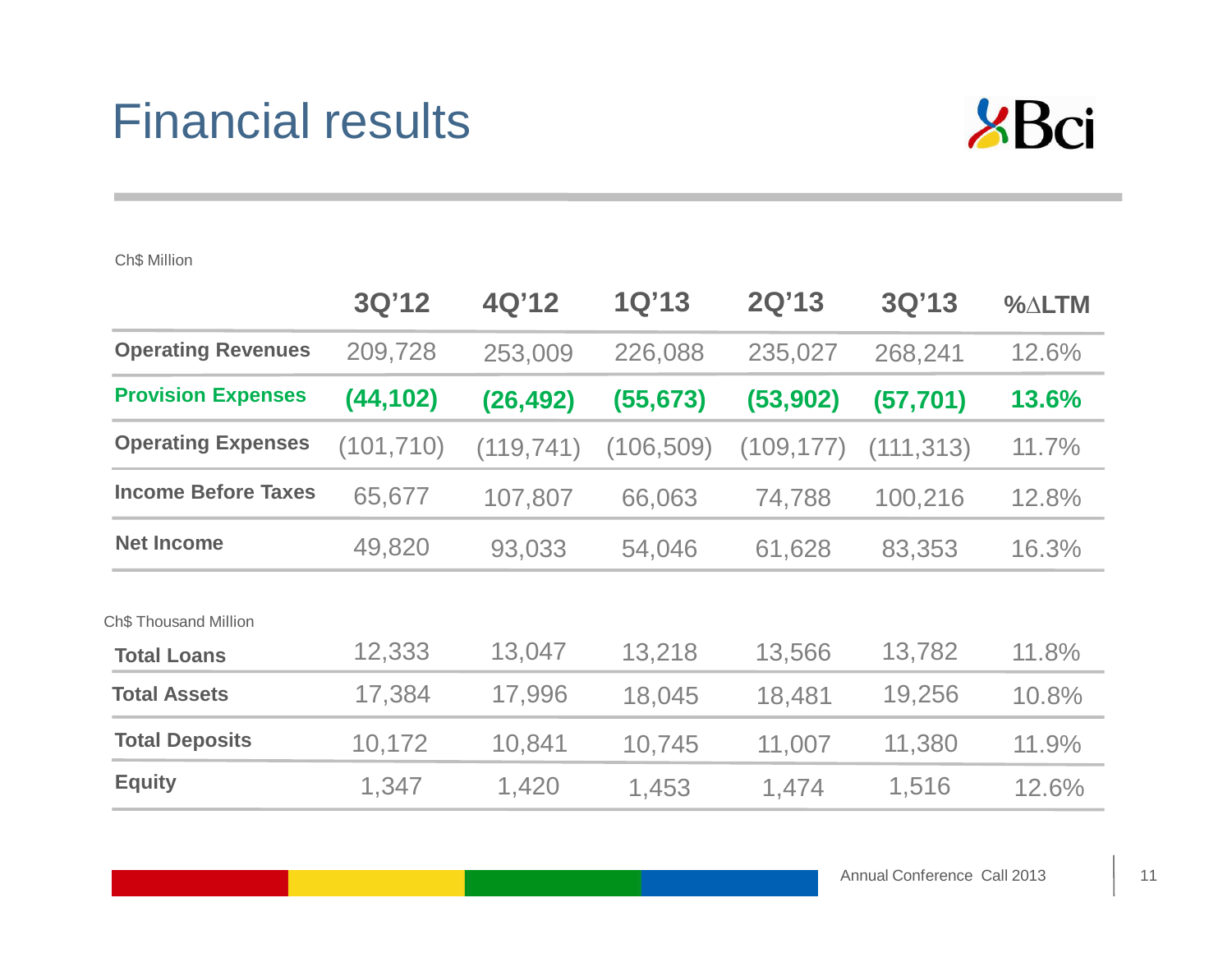# Conservative risk management policies  $\angle$ Rci

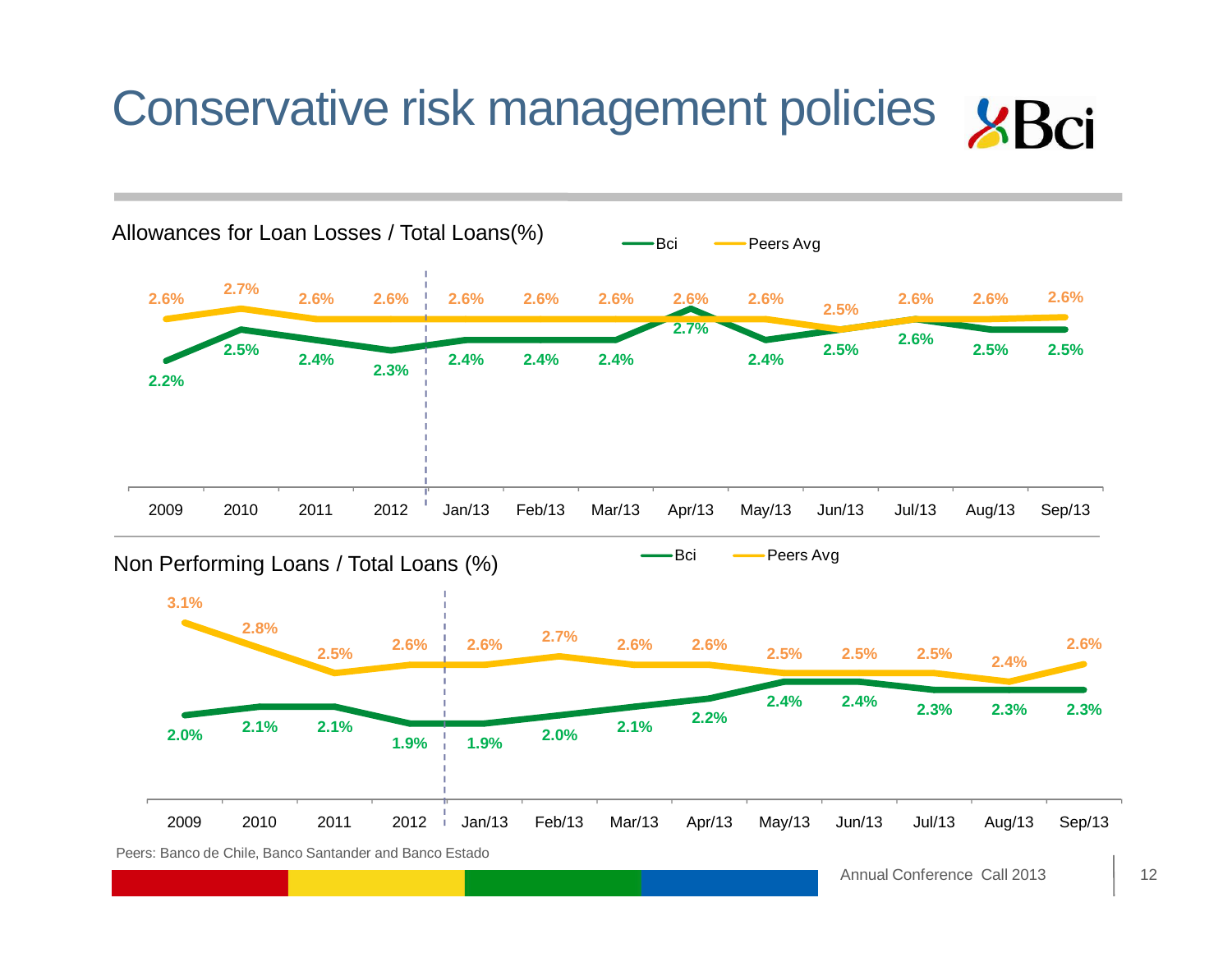# Conservative risk management policies  $\angle$ Bci



#### Total Loans and risk evolution(US\$ Million)

#### Commercial Loans and risk evolution(US\$ Million)

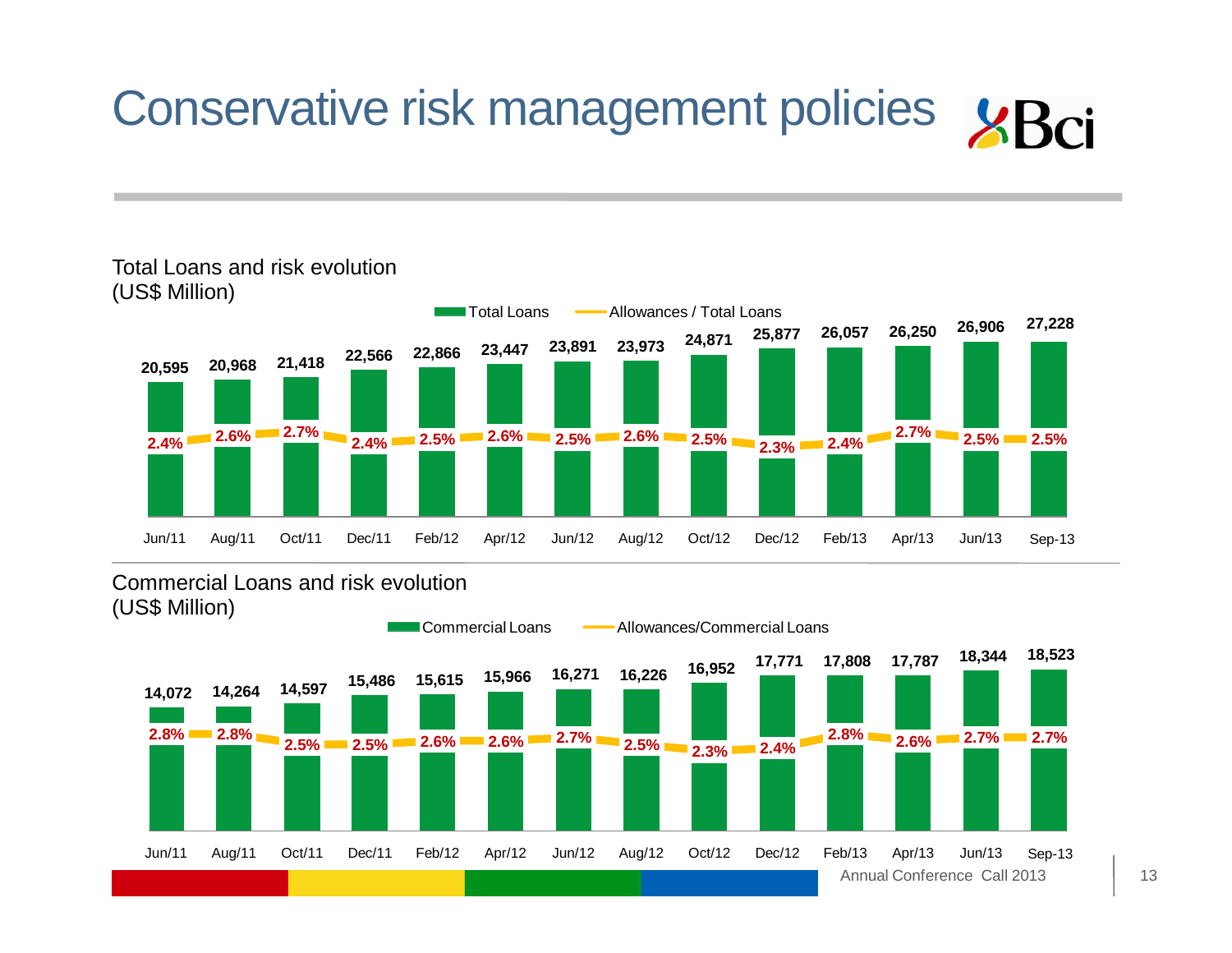# Conservative risk management policies



#### Consumer Loans and risk evolution (US\$ Million)

#### Mortgage loans Mortgage Loans and risk evolution (US\$ Million)

Annual Conference Call 2013**4,006 4,092 4,165 4,302 4,407 4,540 4,623 4,681 4,786 4,893 4,982 5,109 5,204 5,402 0.5% 10.4% 10.4% 10.4% 10.4% 10.4% 10.4% 10.4% 10.4% 10.4% 10.4% 10.4% 10.4% 10.4% 10.4%** Jun/11 Aug/11 Oct/11 Dec/11 Feb/12 Apr/12 Jun/12 Aug/12 Oct/12 Dec/12 Feb/13 Apr/13 Jun/13 Sep-13 Jun/13 Sep-13

- Allowances/ Mortgage Loans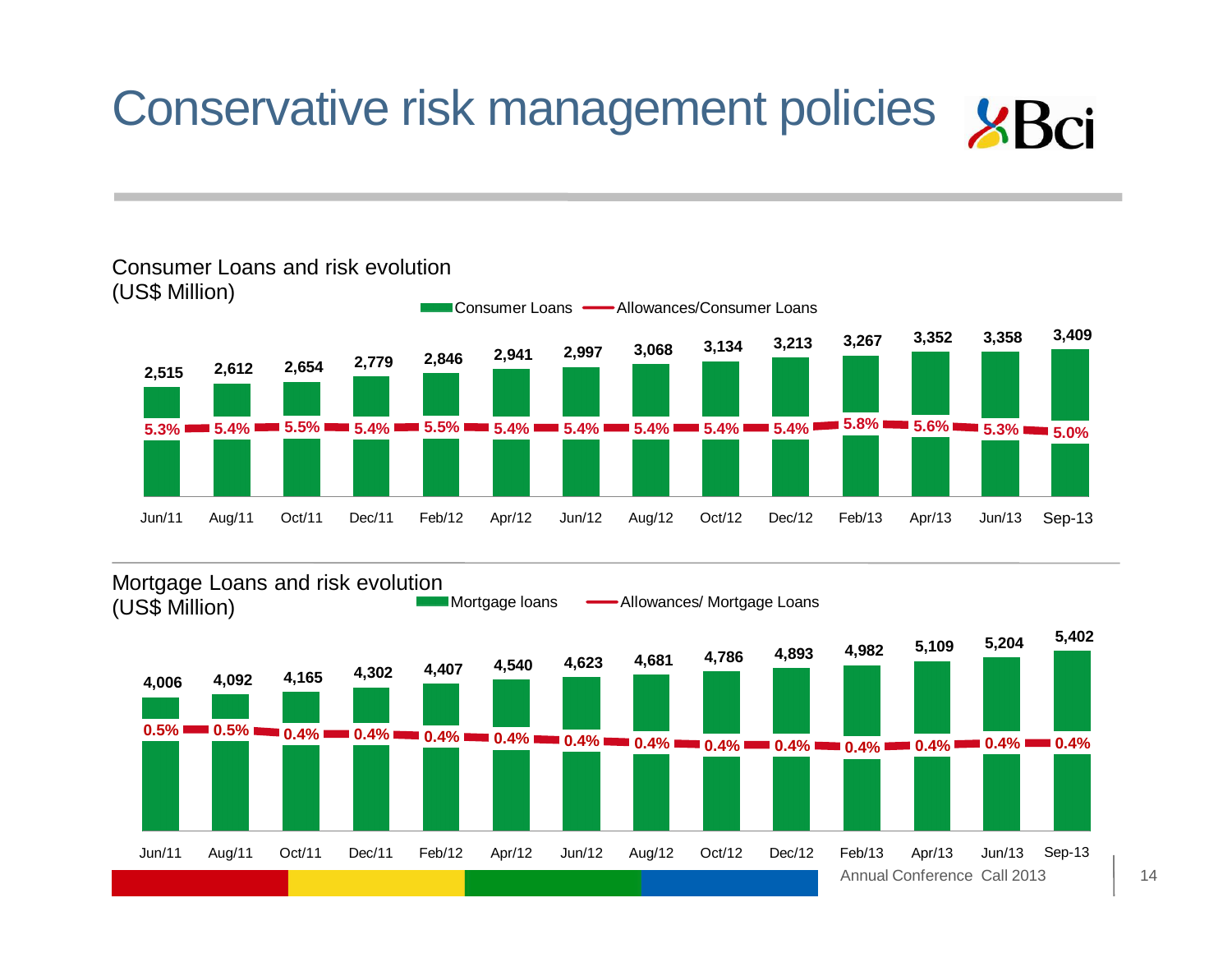



#### Provision expense/ Operating earnings (%)



Peers: Banco de Chile, Banco Santander and Banco Estado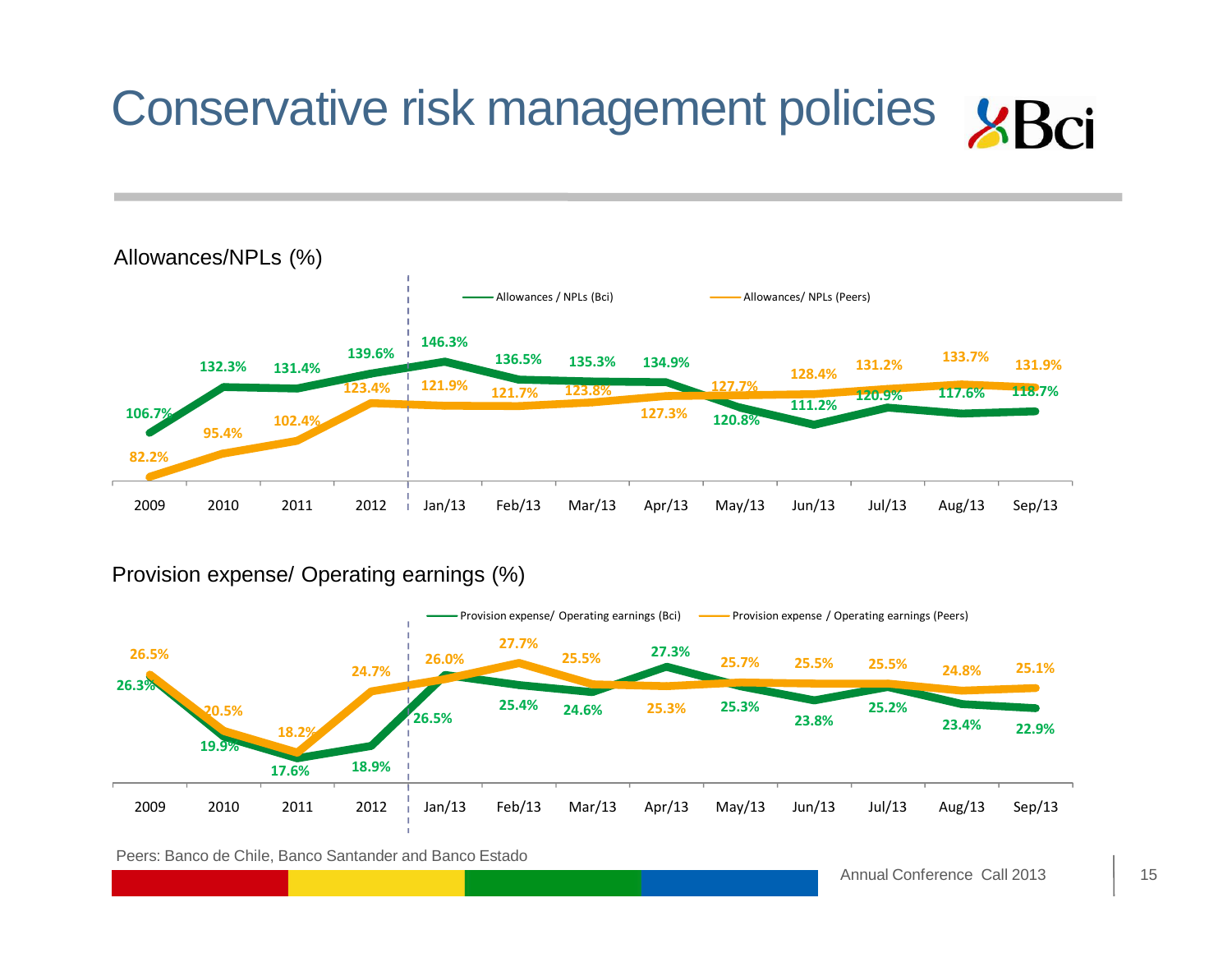### Financial results



|                            | 3Q'12      | 4Q'12      | 1Q'13      | 2Q'13      | 3Q'13      | $\%$ $\triangle$ LTM |
|----------------------------|------------|------------|------------|------------|------------|----------------------|
| <b>Operating Revenues</b>  | 209,728    | 253,009    | 226,088    | 235,027    | 268,241    | 12.6%                |
| <b>Provision Expenses</b>  | (44,102)   | (26, 492)  | (55, 673)  | (53, 902)  | (57, 701)  | 13.6%                |
| <b>Operating Expenses</b>  | (101, 710) | (119, 741) | (106, 509) | (109, 177) | (111, 313) | 11.7%                |
| <b>Income Before Taxes</b> | 65,677     | 107,807    | 66,063     | 74,788     | 100,216    | 12.8%                |
| <b>Net Income</b>          | 49,820     | 93,033     | 54,046     | 61,628     | 83,353     | 16.3%                |
| Ch\$ Thousand Million      |            |            |            |            |            |                      |
| <b>Total Loans</b>         | 12,333     | 13,047     | 13,218     | 13,566     | 13,782     | 11.8%                |
| <b>Total Assets</b>        | 17,384     | 17,996     | 18,045     | 18,481     | 19,256     | 10.8%                |
| <b>Total Deposits</b>      | 10,172     | 10,841     | 10,745     | 11,007     | 11,380     | 11.9%                |
| <b>Equity</b>              | 1,347      | 1,420      | 1,453      | 1,474      | 1,516      | 12.6%                |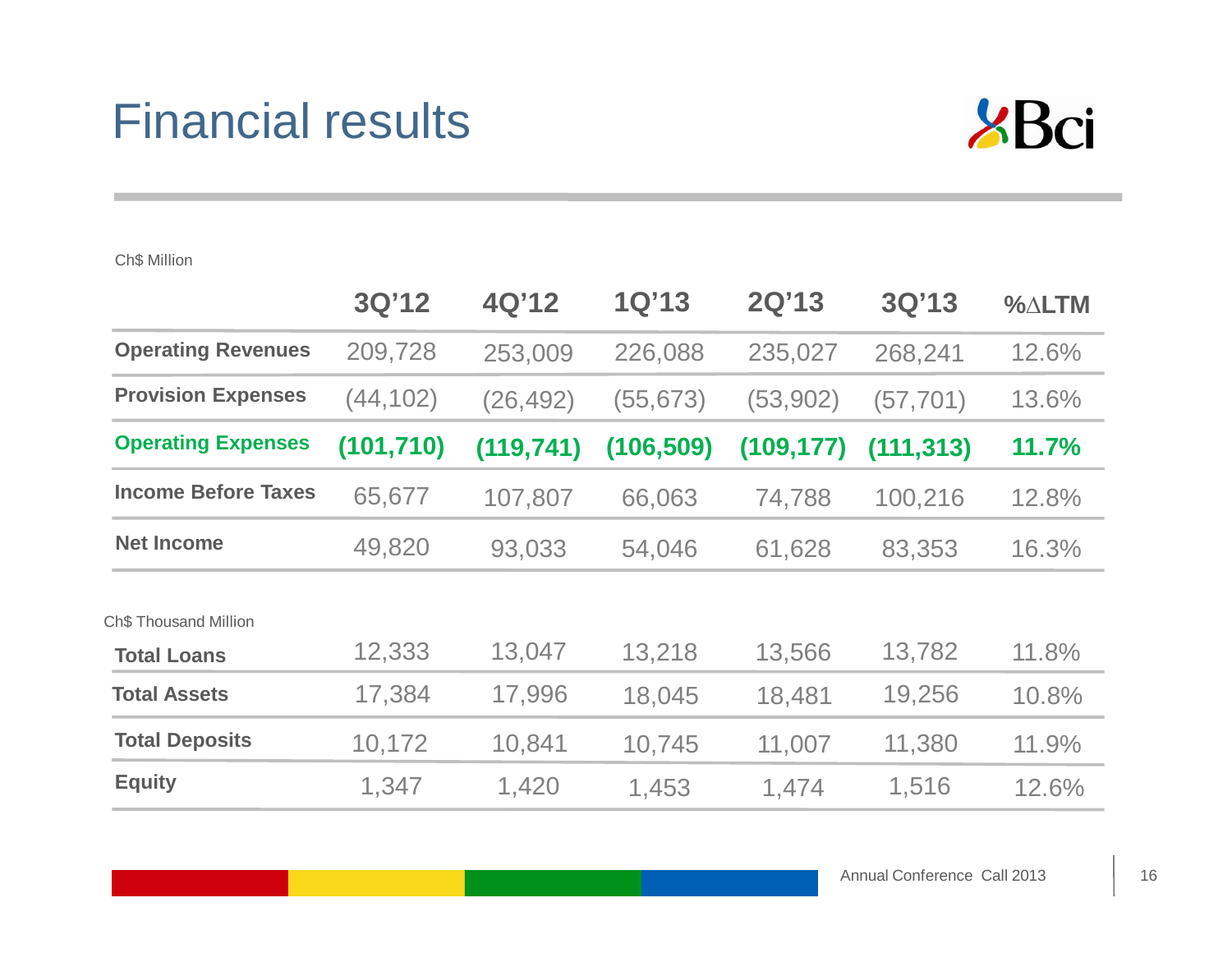# Operating expenses



#### Operating Expenses(Acummulated by September 2012)



#### Operating Expenses(Accumulated by September 2013)

**34.39%56.38%9.23%** Administrative Expenses **4 MMUS\$ 649**<br> **A Contract of the Contract of the Contract of the Contract of the Contract of the Contract of the Contract of the Contract of the Contract of the Contract of the Contract of the Contract of the Contract** Other ExpensesStaff & BOD**Growth (LTM) 11.7%**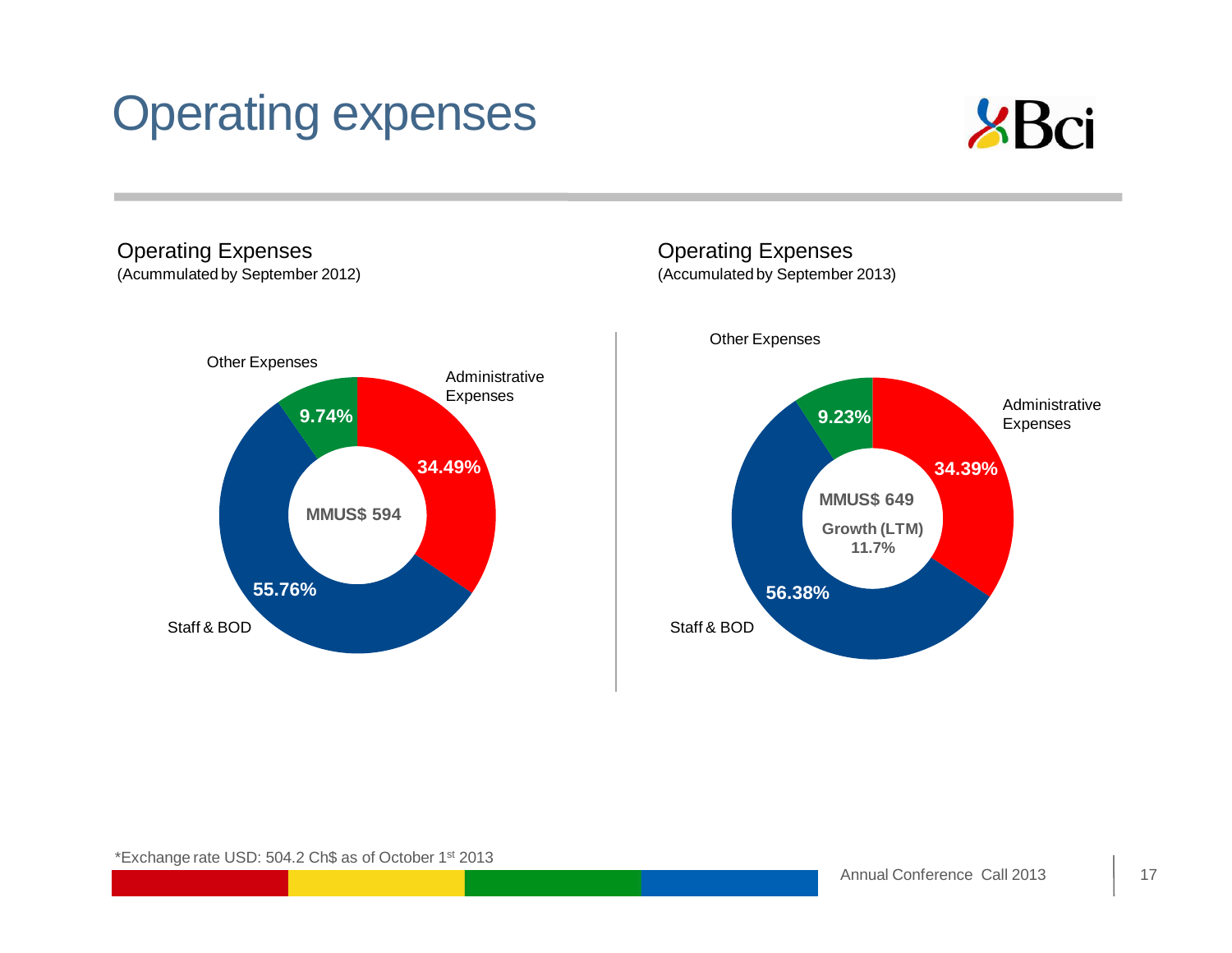### Comparison with chilean peers – Financial system





#### Efficiency (Sep 2012 vs. Sep 2013)



Source: Superintendency of Banks and Financial Institutions of Chile (SBIF)

Annual Conference Call 2013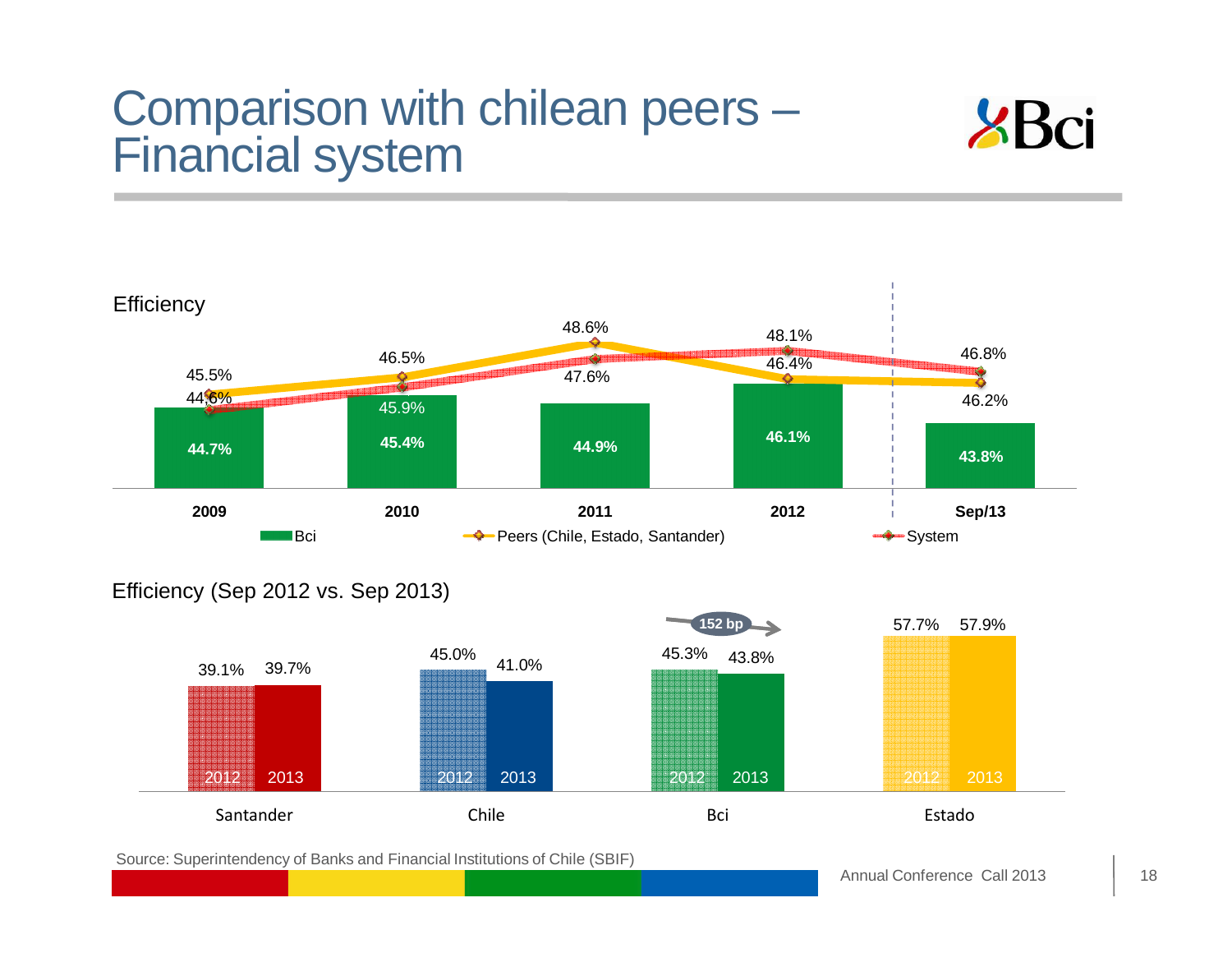### Financial results



|                            | 3Q'12      | 4Q'12      | 1Q'13      | 2Q'13      | 3Q'13      | $\%$ $\triangle$ LTM |
|----------------------------|------------|------------|------------|------------|------------|----------------------|
| <b>Operating Revenues</b>  | 209,728    | 253,009    | 226,088    | 235,027    | 268,241    | 12.6%                |
| <b>Provision Expenses</b>  | (44,102)   | (26, 492)  | (55, 673)  | (53, 902)  | (57, 701)  | 13.6%                |
| <b>Operating Expenses</b>  | (101, 710) | (119, 741) | (106, 509) | (109, 177) | (111, 313) | 11.7%                |
| <b>Income Before Taxes</b> | 65,677     | 107,807    | 66,063     | 74,788     | 100,216    | 12.8%                |
| <b>Net Income</b>          | 49,820     | 93,033     | 54,046     | 61,628     | 83,353     | 16.3%                |
| Ch\$ Thousand Million      |            |            |            |            |            |                      |
| <b>Total Loans</b>         | 12,333     | 13,047     | 13,218     | 13,566     | 13,782     | 11.8%                |
| <b>Total Assets</b>        | 17,384     | 17,996     | 18,045     | 18,481     | 19,256     | 10.8%                |
| <b>Total Deposits</b>      | 10,172     | 10,841     | 10,745     | 11,007     | 11,380     | 11.9%                |
| <b>Equity</b>              | 1,347      | 1,420      | 1,453      | 1,474      | 1,516      | 12.6%                |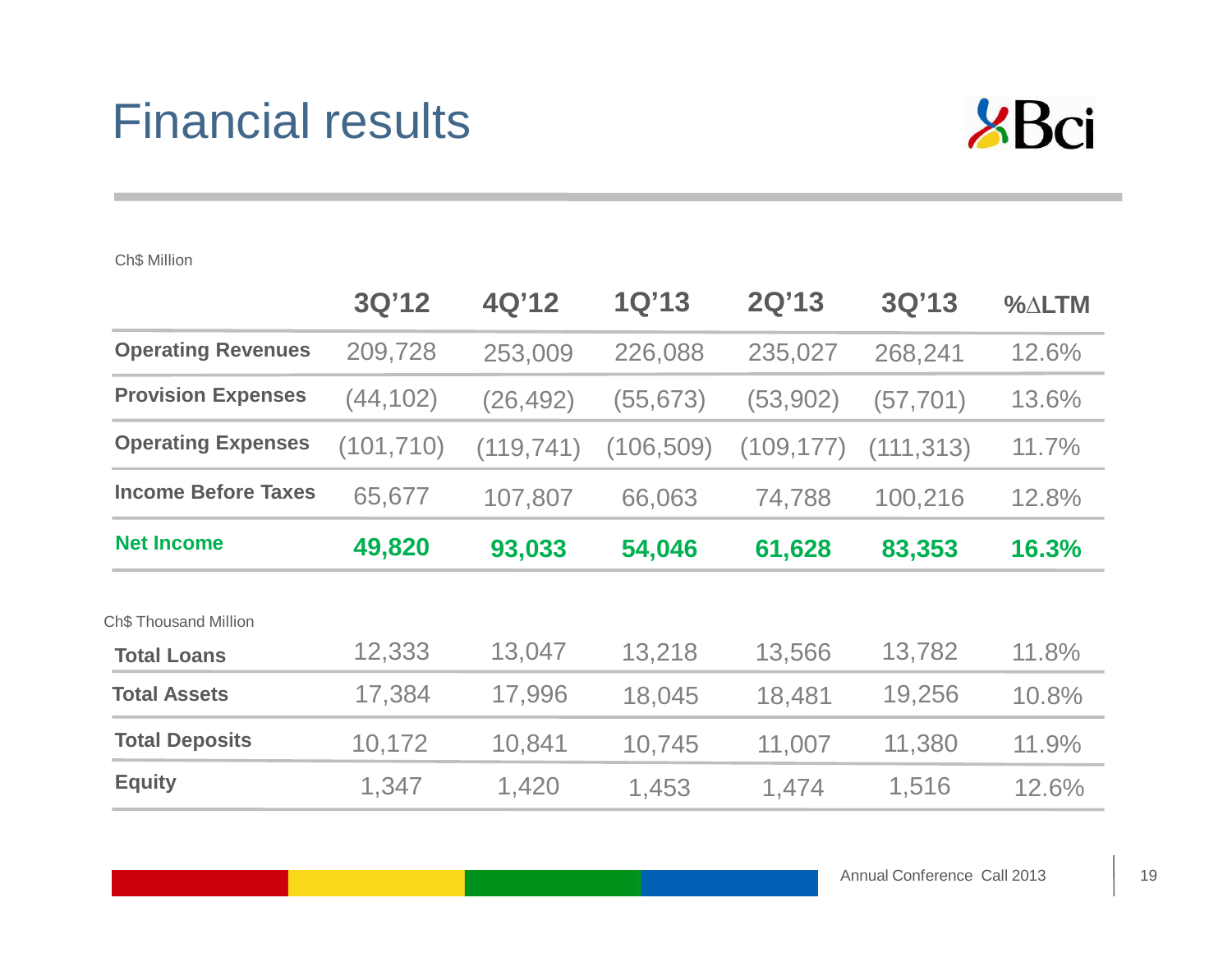#### Annual Conference Call 2013

■2011 ■2012 ■2013



### Net Income



1Q 2Q 3Q 4Q

Acummulated Net Income and Market Share\*(Ch \$Million)

\*Excludes Corpbanca's acquisition in Colombia

60,460<sup>65,604</sup>

4<br>**62,799** 

6<sup>02,799</sup>61,628

54,046

50,268 49,82072,893

 199,027 **15.98%** Sep/12 Sep/13

**SBci** 

Market Share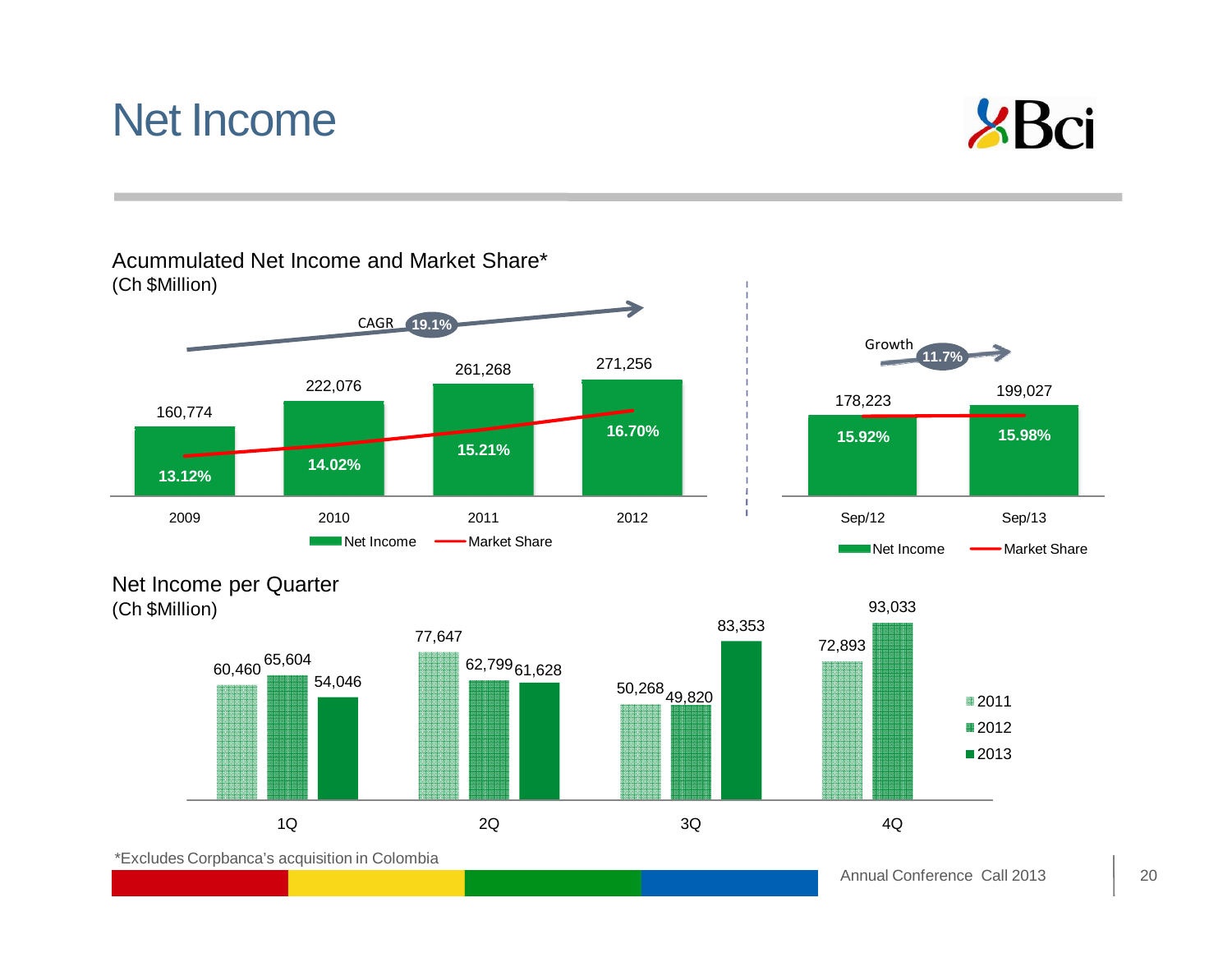### Comparison with chilean peers – Financial system





#### ROE (Sep 2012 vs. Sep 2013)

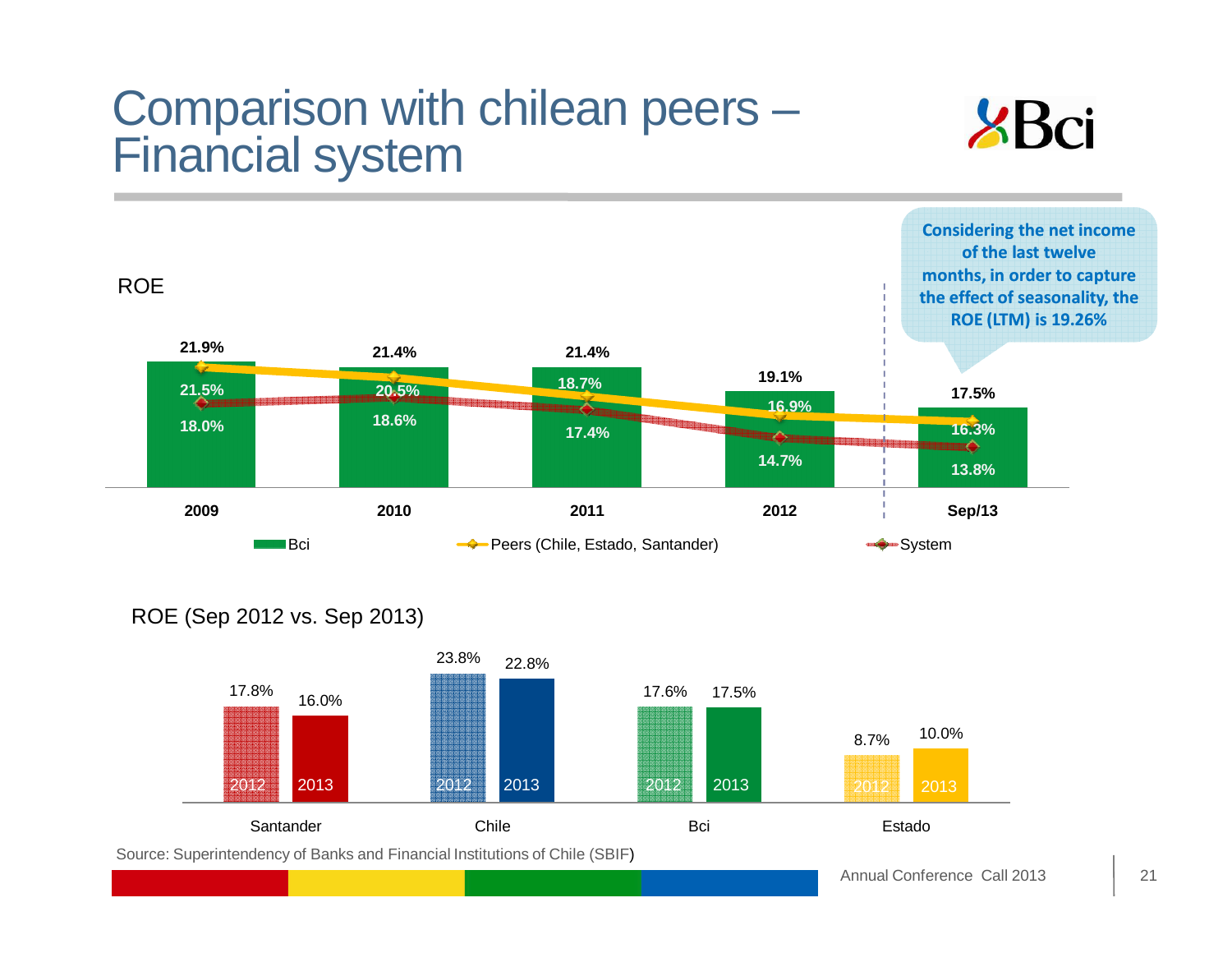# Sound capital levels





22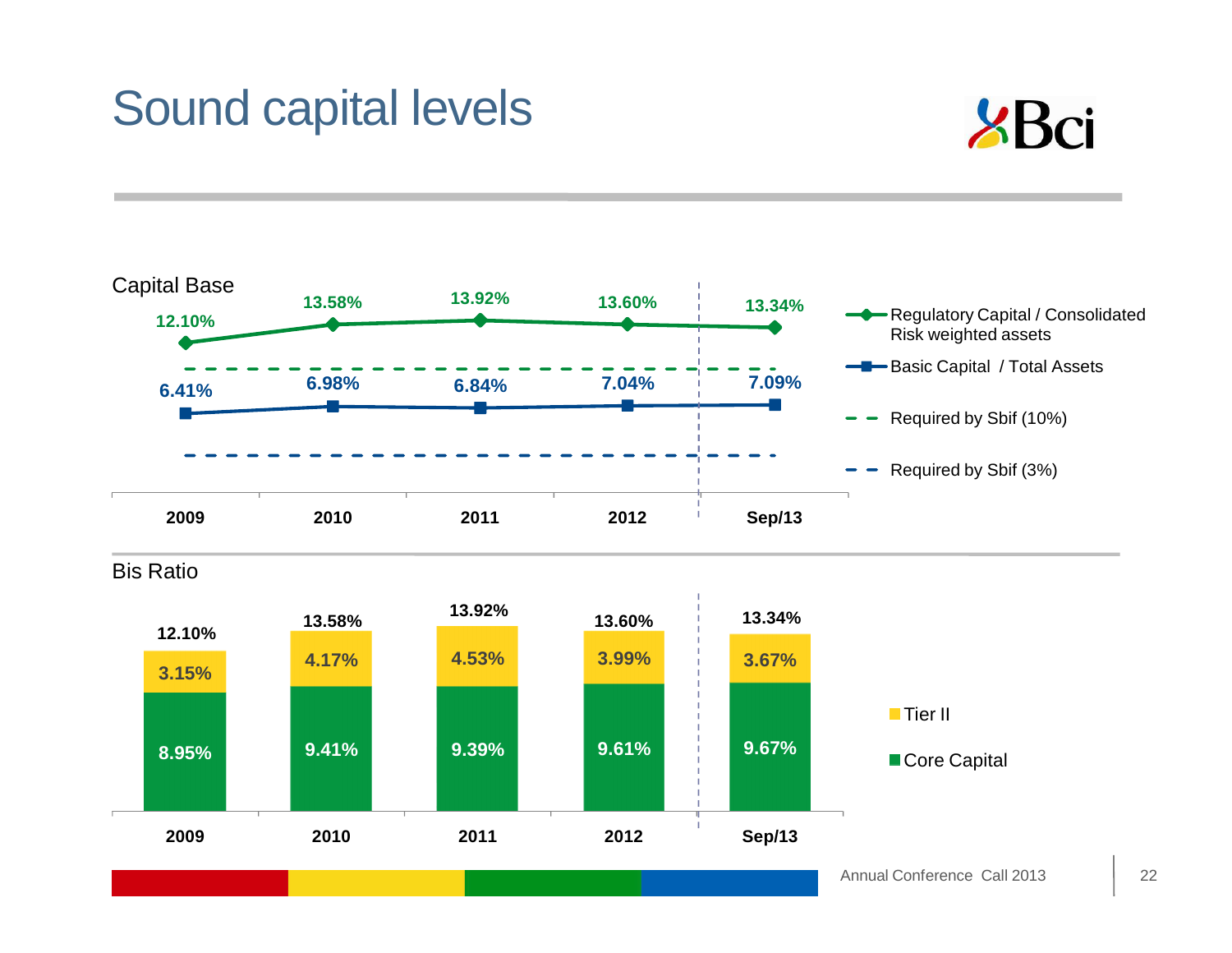# Loans and Operating Income<br>by Segment





\* Exchange rate USD: 504.2 Ch\$ / UF value: 23.092.57 Ch\$ as of October <sup>1</sup>st <sup>2013</sup>\*\* It doesn`t consider interbank loans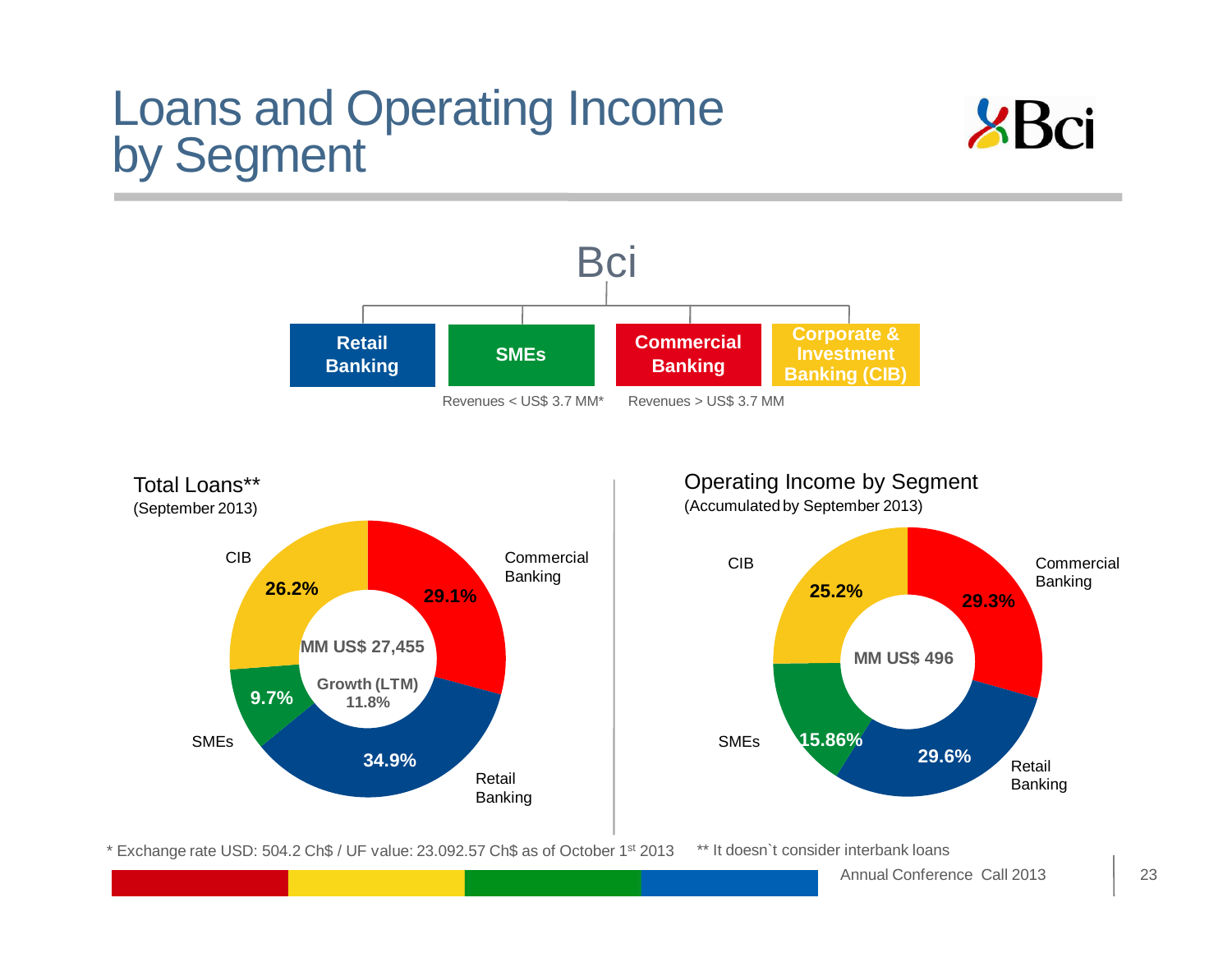### Retail BankingOperating Income by Segment





- $\blacksquare$  Income margin (less risk expenses) market share grew by 59 bps to 12.78%(outperforming peers).
- $\blacksquare$  Loans grew by 11.5% YoY and yieldspreads improve during the year.
- $\blacksquare$  Significant improvements in the rate of performing loans, reducing the provisionexpense by 21.7%.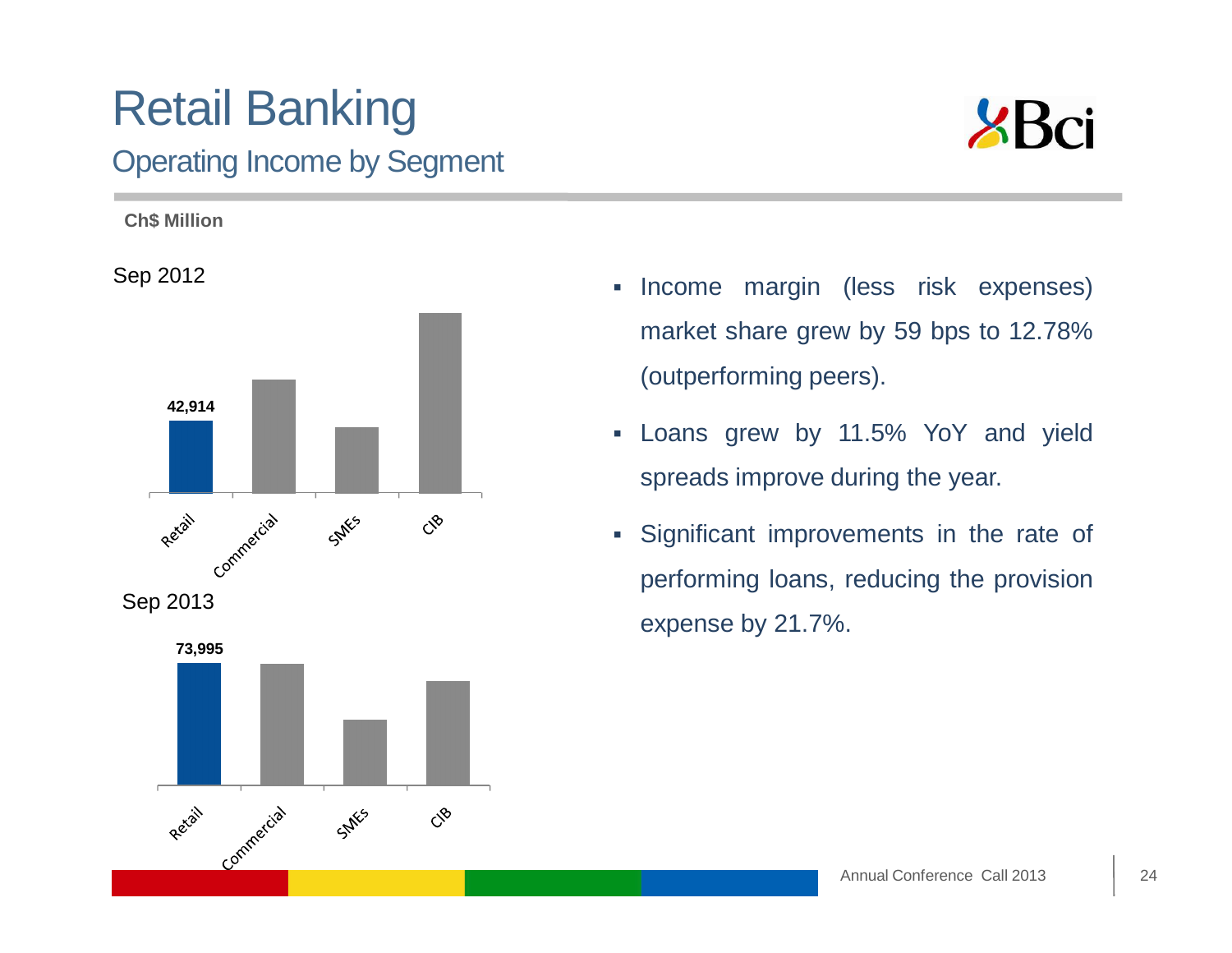### SME's BankingOperating Income by Segment



**Ch\$ Million**

Sep 2012





- $\blacksquare$  Division created in February of thisyear, which aims to deliver morespecialized attention to this segment.
- Loan's grew by 12% and NIBD's grew by13%.
- L. Fees grew by 37% YoY, growth wasdriven by the use of products andservices by customers.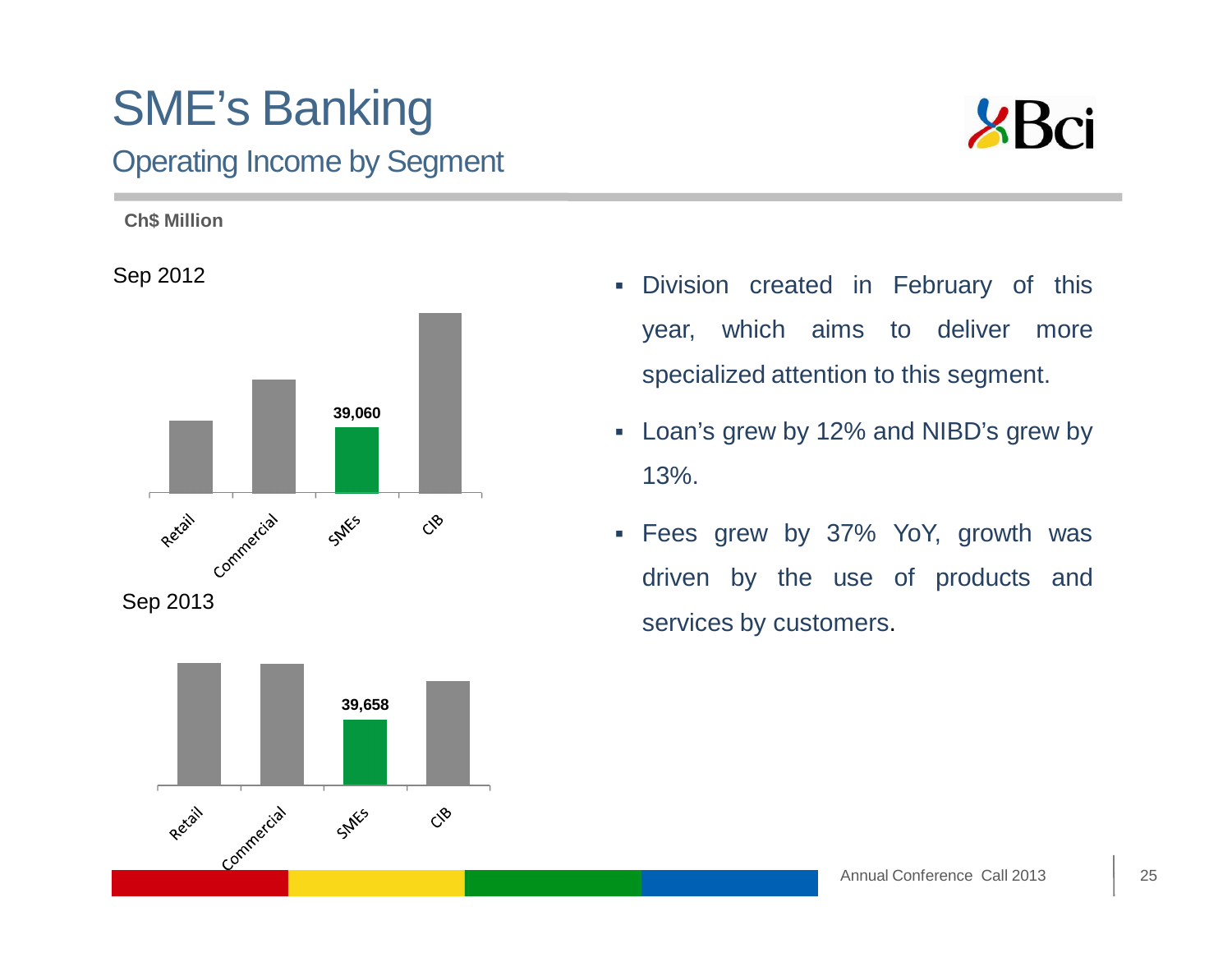## Commercial Banking

### Operating Income by Segment



**Ch\$ Million**

Sep 2012







- Consistent growth in loans and NIBD`s.
- Fees grew by 21.8% YoY, due to anincrease in cross selling in mutual funds andsecurity brokerage.
- Expenses decreased by 4% YoY, improvingefficiency ratios.
- Risk increased by 24% due to one particular case. However, excluding this effect, wouldhave resulted in <sup>a</sup> YoY decrease of 60%.
- Operating income grew 8% YoY, continuingwith an upward trend.
- $\overline{\phantom{a}}$ 1<sup>st</sup> place in Factoring market share.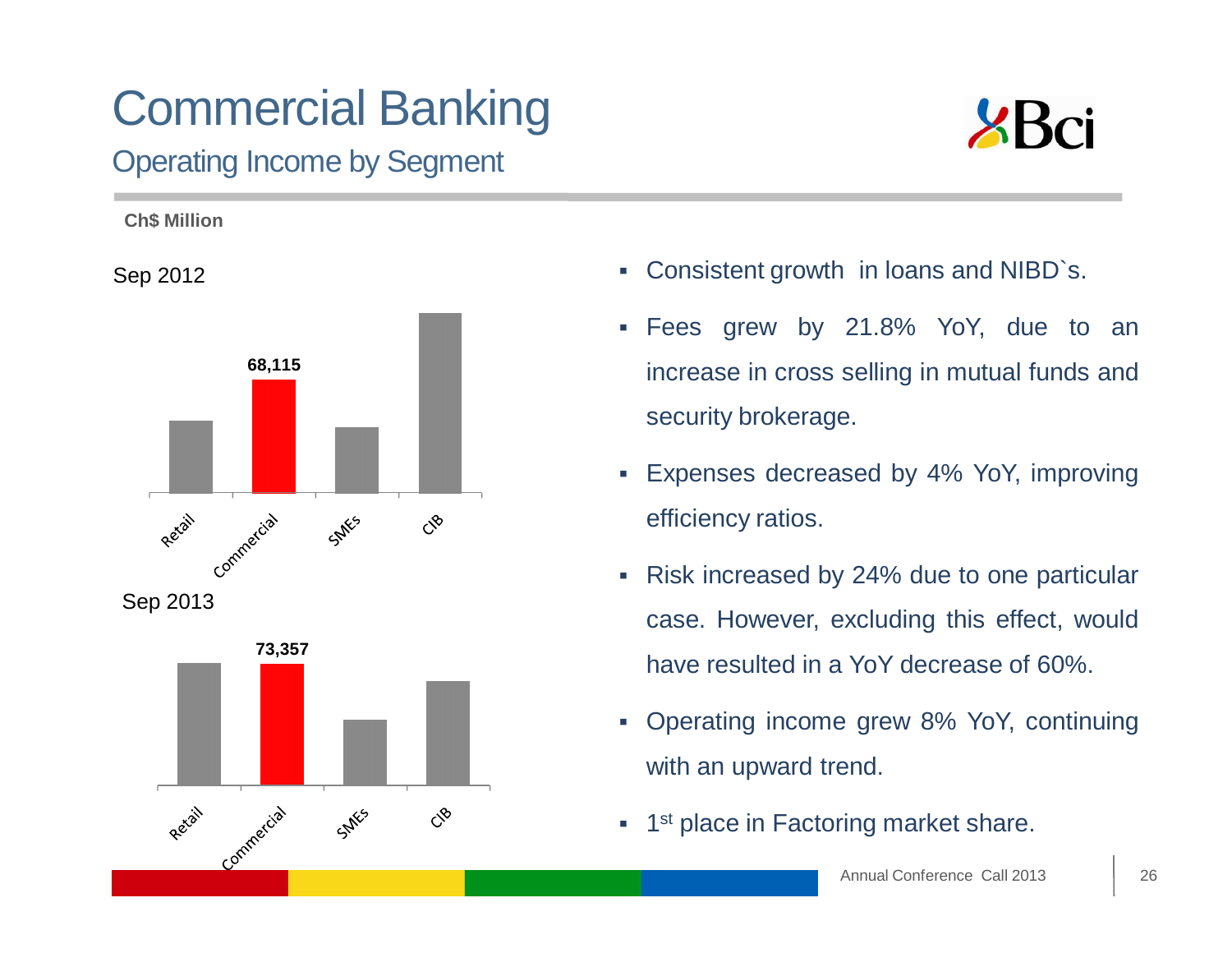### Corporate & Investment Banking Operating Income by Segment







- $\blacksquare$  Provision expense growth is explained by <sup>2</sup> cases. However, it is expected an important reverse of them due the M&A of Pesca Chile and the capital raise of SMU.
- The result was affected by <sup>a</sup> lower inflation (acum. UF sept 2013 was lower than acum. UF sept 2012in 0.24%), effect that was mitigated by theadequate treasury/ALM management.
- ш Excluding both effects, the operating income of the CIB would have raised by 15% due thecommercial activity.
	- Corporate Banking: 38% (\*FM) Security Brokerage: 33% (\*NI)
	- Private Banking: 29% (\*NI)
- Asset Management: 9% (\*NI)

#### **\* NI Net Income, FM: Financial Margin**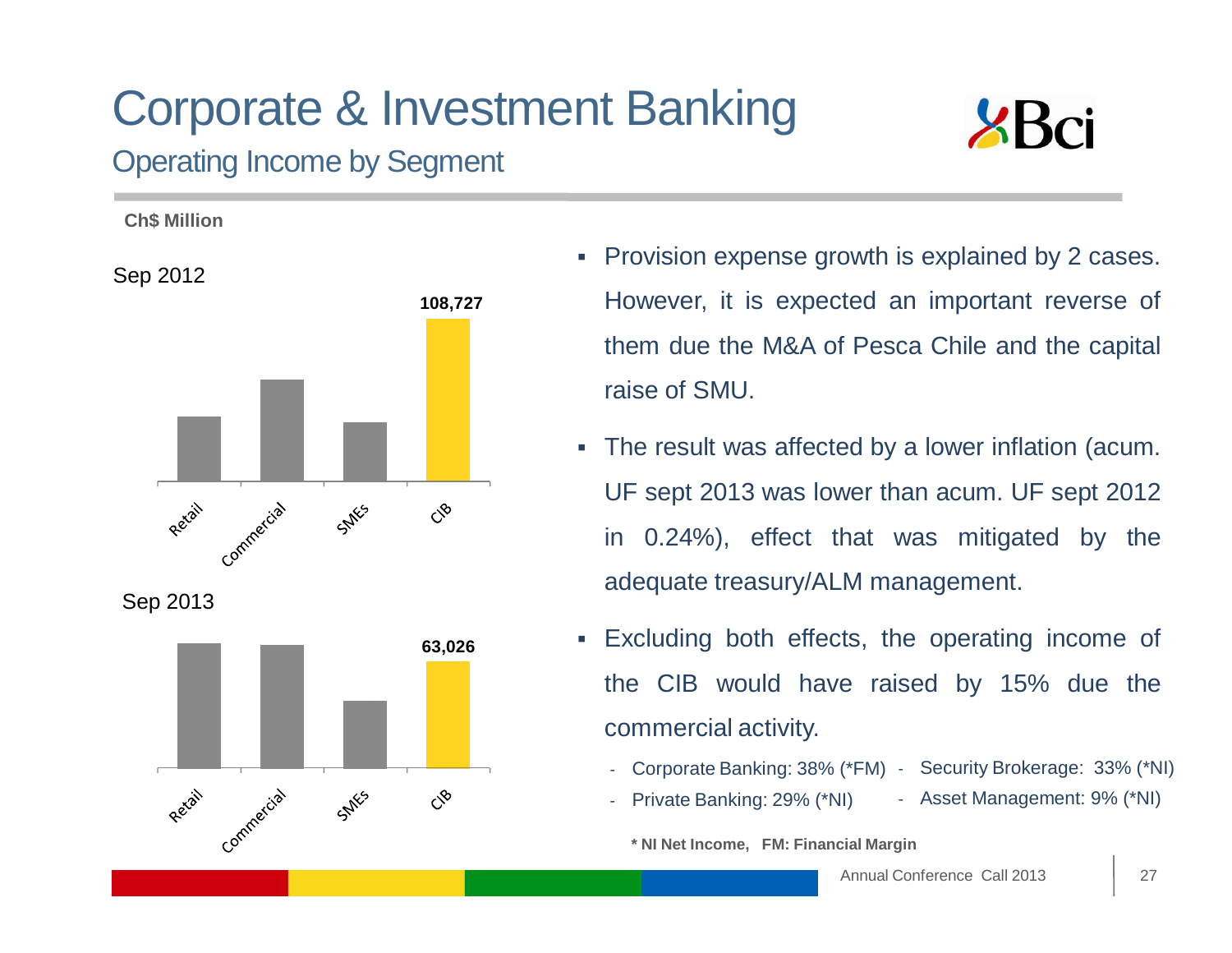# Corporate & Investment Banking

 $\mathcal{S}^{\diamond}$ 



### Operating Income by Segment



- 1<sup>st</sup> place in FX transaction (Source: Datatec)
	- 32% of market share in Corporate Bondsplacements amount.
- **Best** Private Banking in Chile by WorldFinance (Second year).
- $\overline{\phantom{a}}$ 1<sup>st</sup> place in the category Stock Fund Management by Morningstar.
- $\mathbb{R}^n$  Best Investment Management company inChile by WorldFinance.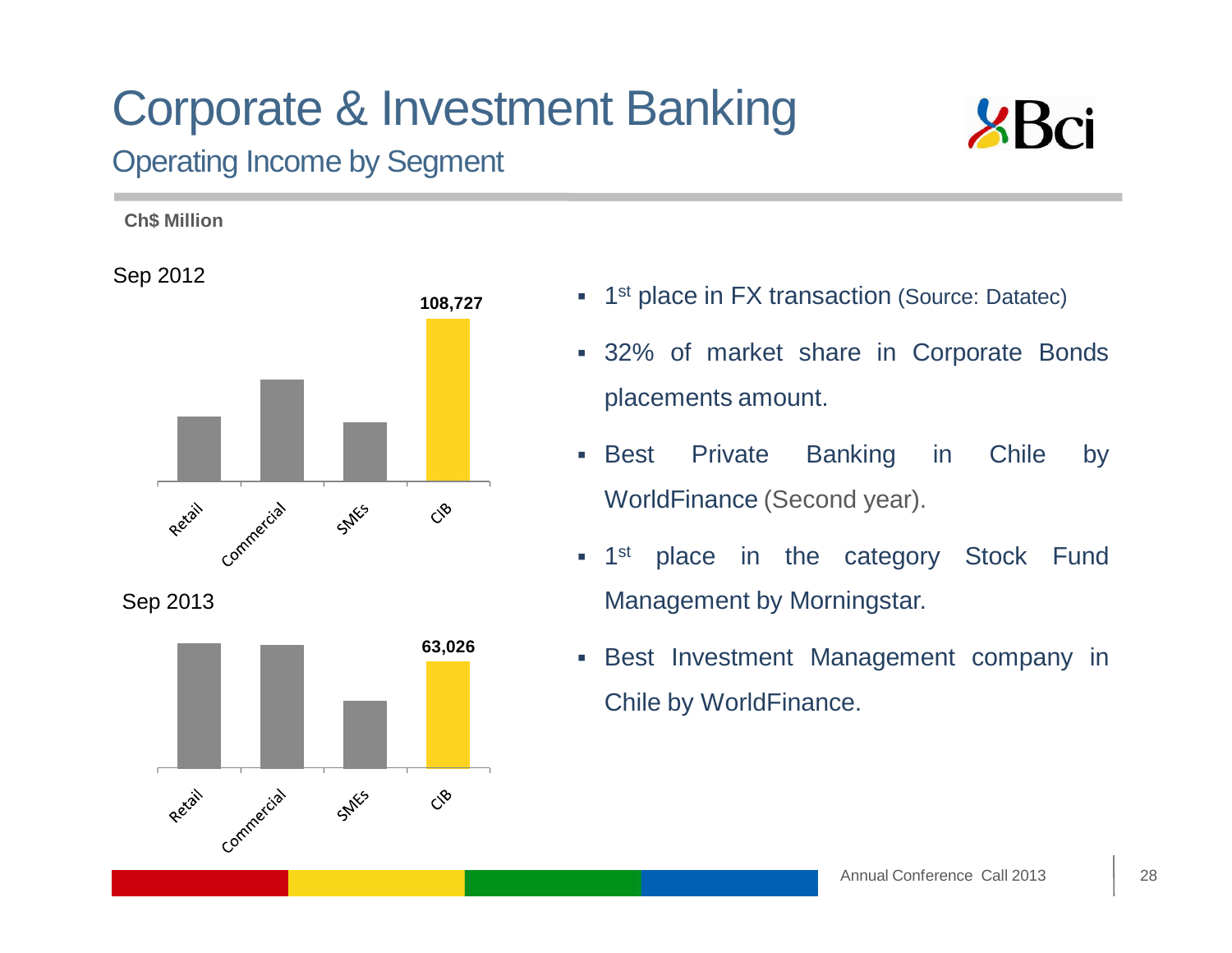### International Ratings 2013



|                            | Category                            | Rating                                                                        |                                | Category                            | Rating         |
|----------------------------|-------------------------------------|-------------------------------------------------------------------------------|--------------------------------|-------------------------------------|----------------|
|                            | Long-term foreign<br>issuer credit  | A                                                                             |                                | Foreign currency<br>long-term debt  | A-             |
|                            | Long-term local                     | A                                                                             |                                | Local currency<br>long-term debt    | A-             |
| <b>Standard</b>            | issuer credit                       |                                                                               |                                | Foreign currency<br>short-term debt | F <sub>1</sub> |
| & Poor's                   | Short-term foreign<br>issuer credit | <b>A1</b>                                                                     | <b>Fitch</b><br><b>Ratings</b> | Local currency short-<br>term debt  | F <sub>1</sub> |
|                            | Short-term local<br>issuer credit   | <b>A1</b>                                                                     |                                | Viability                           | $a-$           |
|                            |                                     |                                                                               |                                |                                     |                |
|                            | Outlook                             | <b>Stable</b>                                                                 |                                | <b>Outlook</b>                      | <b>Stable</b>  |
|                            |                                     | Long-term rating                                                              | A <sub>1</sub>                 |                                     |                |
|                            | Moody's*                            | <b>Bank financial</b><br>strength rating<br>Short-term issuer<br>level rating | C<br>P <sub>1</sub>            |                                     |                |
| <b>Bank Deposit rating</b> |                                     | <b>Outlook</b>                                                                | <b>Negative</b>                |                                     |                |